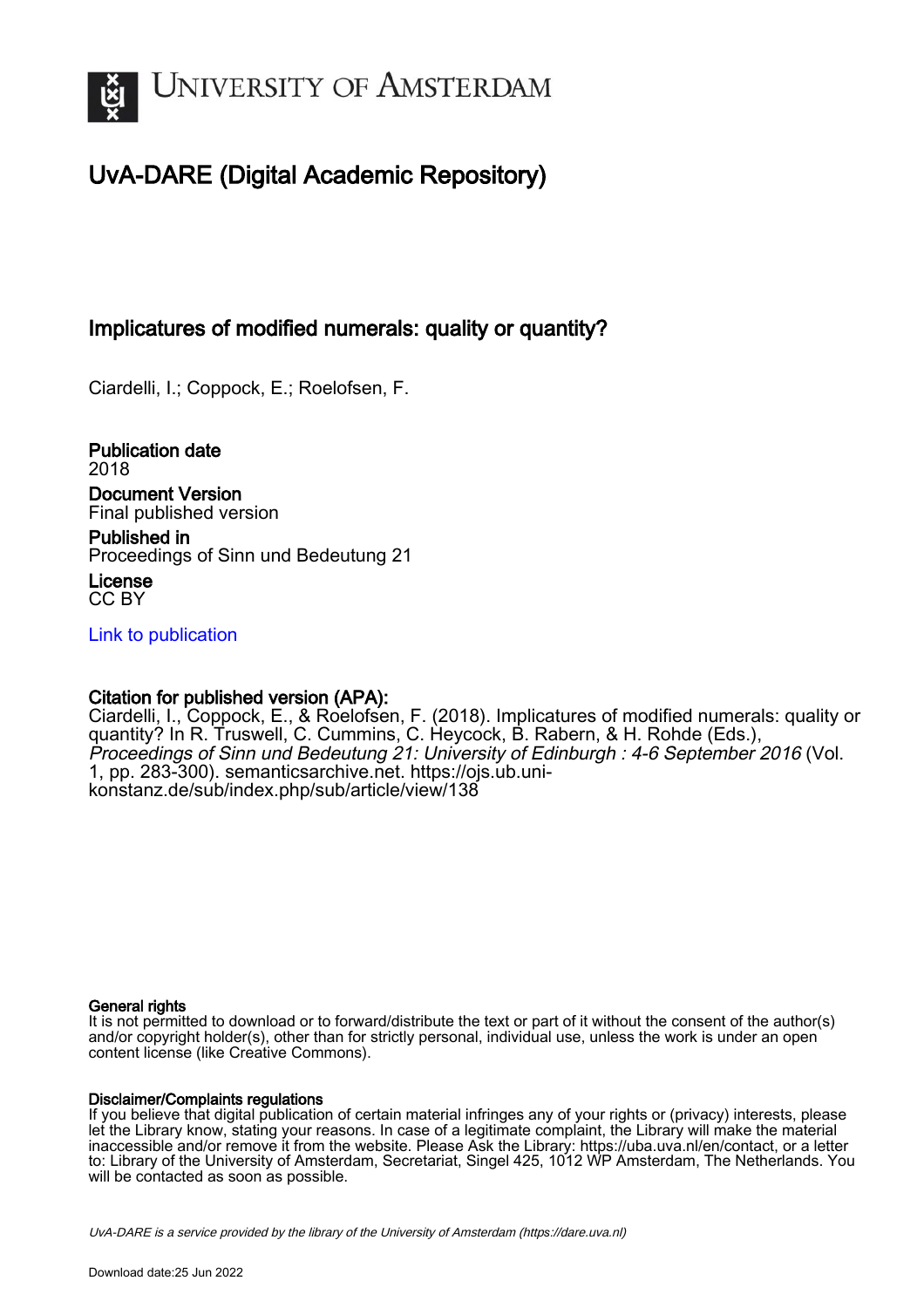### Implicatures of modified numerals: quality or quantity?<sup>1</sup>

Ivano CIARDELLI — *University of Amsterdam* Liz COPPOCK — *University of Gothenburg* Floris ROELOFSEN — *University of Amsterdam*

Abstract. This paper presents a theory of modified numerals that derives a three-way distinction in the implicature profile between superlative modifiers, comparative modifiers, and bare numerals. In contrast to the recent proposal by Schwarz (2016a), and drawing on elements from Coppock and Brochhagen's (2013) inquisitive analysis, the proposal decouples ignorance implicatures from upper-bounding implicatures, and thereby captures an important difference between *more than* and *at least*, which differ in their ignorance implicatures but both lack an upper-bounding implicature. At the same time, it accounts for the context-sensitivity in the ignorance implicatures of modified numerals found by Westera and Brasoveanu (2014), and addresses a problem with Coppock and Brochhagen (2013) pointed out by Schwarz (2016b). The key feature of the proposal is the fact that ignorance implicatures may arise in two different ways, namely, both from the Maxim of Quantity and from the Maxim of Quality.

Keywords: modified numerals, ignorance implicatures, inquisitive semantics.

#### 1. Introduction

#### 1.1. Empirical targets

We will be concerned with three types of modified numerals: *at least n*, *more than n*, and *n or more*. Many authors have observed that these contrast with each other, as well as with bare numerals, in the implicatures that they give rise to. The basic empirical picture, which is assumed in most work on the topic, is as follows (where the ignorance implicature of *at least six* and *six or more* is not just that the speaker does not know exactly how many sides a hexagon has, but also that she considers it possible that it has precisely six sides).

| (1) | a. A hexagon has six sides.            | $\rightsquigarrow$ exactly six $\rightsquigarrow$ ignorance |                              |
|-----|----------------------------------------|-------------------------------------------------------------|------------------------------|
|     | b. A hexagon has more than five sides. | $\rightsquigarrow$ exactly six                              | $\rightsquigarrow$ ignorance |
|     | c. A hexagon has at least six sides.   | $\rightsquigarrow$ exactly six $\rightsquigarrow$ ignorance |                              |
|     | d. A hexagon has six or more sides.    | $\rightsquigarrow$ exactly six $\rightsquigarrow$ ignorance |                              |
|     |                                        |                                                             |                              |

Westera and Brasoveanu (2014) argue based on experimental data that this basic empirical picture is actually a bit too simplistic. They presented experimental participants with a courtroom dialogue, in which a judge asks the witness a question (e.g. *What did you see under the bed?*) and the witness responds with a sentence containing a modified numeral, e.g. *I saw at most 10*

<sup>&</sup>lt;sup>1</sup>We would like to thank the audience at Sinn und Bedeutung 21 in Edinburgh, as well as Stavroula Alexandropoulou, Dominique Blok, Alexandre Cremers, Jakub Dotlačil, Sven Lauer, Yaron McNabb, Rick Nouwen, Paul Portner, and Matthijs Westera for valuable feedback and discussion. Finally, we gratefully acknowledge financial support from the European Research Council (ERC) under the European Union's Horizon 2020 research and innovation programme (Starting Grant, agreement number 680220), and from the Riksbankens Jubileumsfond (Pro Futura Scientia scholarship).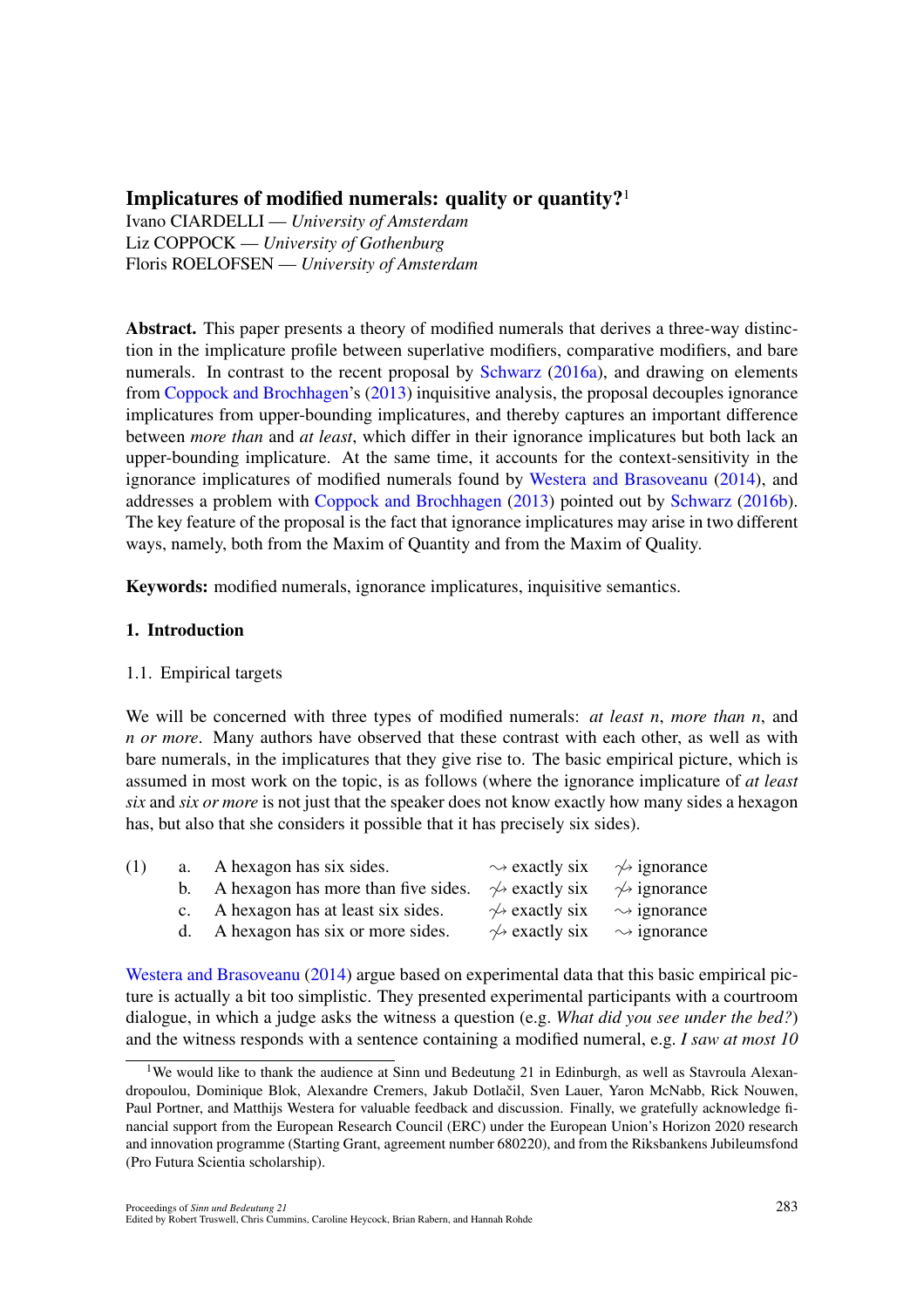

POLAR Did you find {at most / less than} ten of the diamonds under the bed? WHAT What did you find under the bed?

HOWMANY How many of the diamonds did you find under the bed?

APPROX Approximately how many of the diamonds did you find under the bed? EXACT Exactly how many of the diamonds did you find under the bed?





Figure 1: Westera and Brasoveanu's (2014) design and results.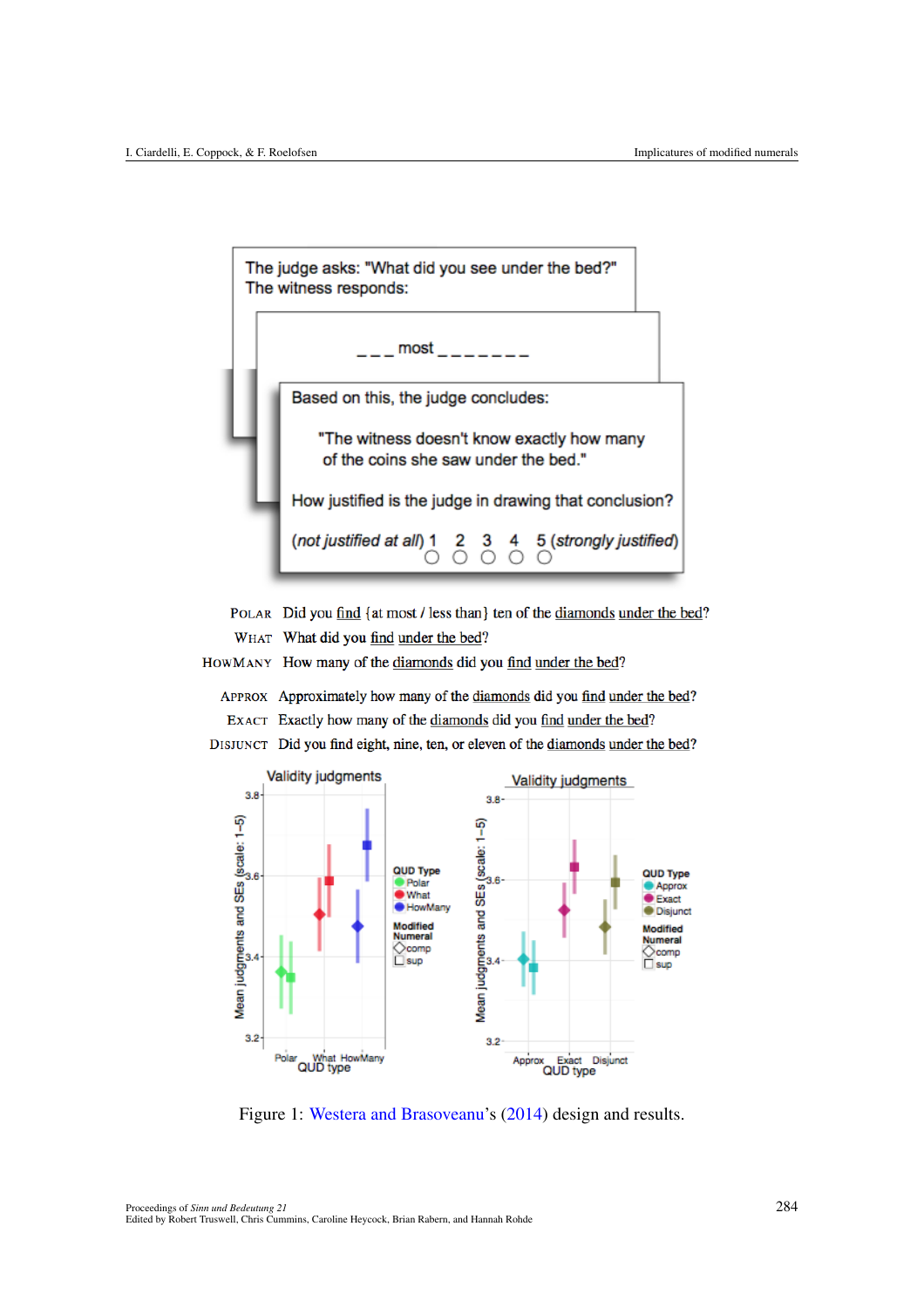*diamonds under the bed*. The type of question was experimentally manipulated as indicated in Figure 1 below, and the witness's response always contained either *at most 10* or *less than 10*. The participant is then told that the judge concludes that the witness does not know exactly how many of the relevant kind of items she saw under the bed (the *ignorance inference*), and asked how justified the judge is in drawing that conclusion, on a 1-5 scale.

Their results (see Figure 1) show that comparative modifiers can signal ignorance (e.g. in response to 'how many' questions), and that ignorance can disappear for superlative modifiers (in response to certain polar questions). Note, however, that in most contexts, in particular in response to 'how many' questions, superlative modifiers do give rise to stronger ignorance implicatures than comparative modifiers, in line with what had been assumed in the literature. Another point to notice is that W&B's 'polar question' context involves an echo response.

(2) A: Did you find at most 10 of the diamonds under the bed? B: I found at most 10 of the diamonds under the bed.

This may be essential for the ignorance implicature not to arise. Compare:

| (3) | A: Did Johnny eat at least four apples today?   |                              |  |  |  |
|-----|-------------------------------------------------|------------------------------|--|--|--|
|     | B: Yes, he at at least four apples.             | $\rightsquigarrow$ ignorance |  |  |  |
| (4) | A: Did Johnny eat more than three apples today? |                              |  |  |  |
|     | B: Yes, he at at least four apples.             | $\sim$ ignorance             |  |  |  |

If we compare *more than* and *at least* in non-echo responses to a polar question, the latter seems to implicate ignorance but the former doesn't:

| (5) | Context: Johnny's diet prescribes that he eat at most three apples per day. |                              |  |  |  |
|-----|-----------------------------------------------------------------------------|------------------------------|--|--|--|
|     | A: Did Johnny stick to his diet today?                                      |                              |  |  |  |
|     | B: No, he ate more than three apples.                                       | $\rightsquigarrow$ ignorance |  |  |  |
|     | $B'$ : No, he ate at least four apples.                                     | $\rightsquigarrow$ ignorance |  |  |  |

Moreover, 'out of context', *at least* signals ignorance as well, unlike *more than*:

(6) a. I grew up with more than two parents. b. ??I grew up with at least three parents.

Finally, ignorance implicatures triggered by *at least*, unlike implicatures triggered by *more than*, do not seem to be cancelable.

- (7) a. He has more than 10 cars. In fact, he has 12.
	- b. He has at least 10 cars. #In fact, he has 12.

So, while we concede that *more than* can trigger an ignorance implicature in response to a 'how many' question, and that the ignorance implicature for *at least* can disappear in the context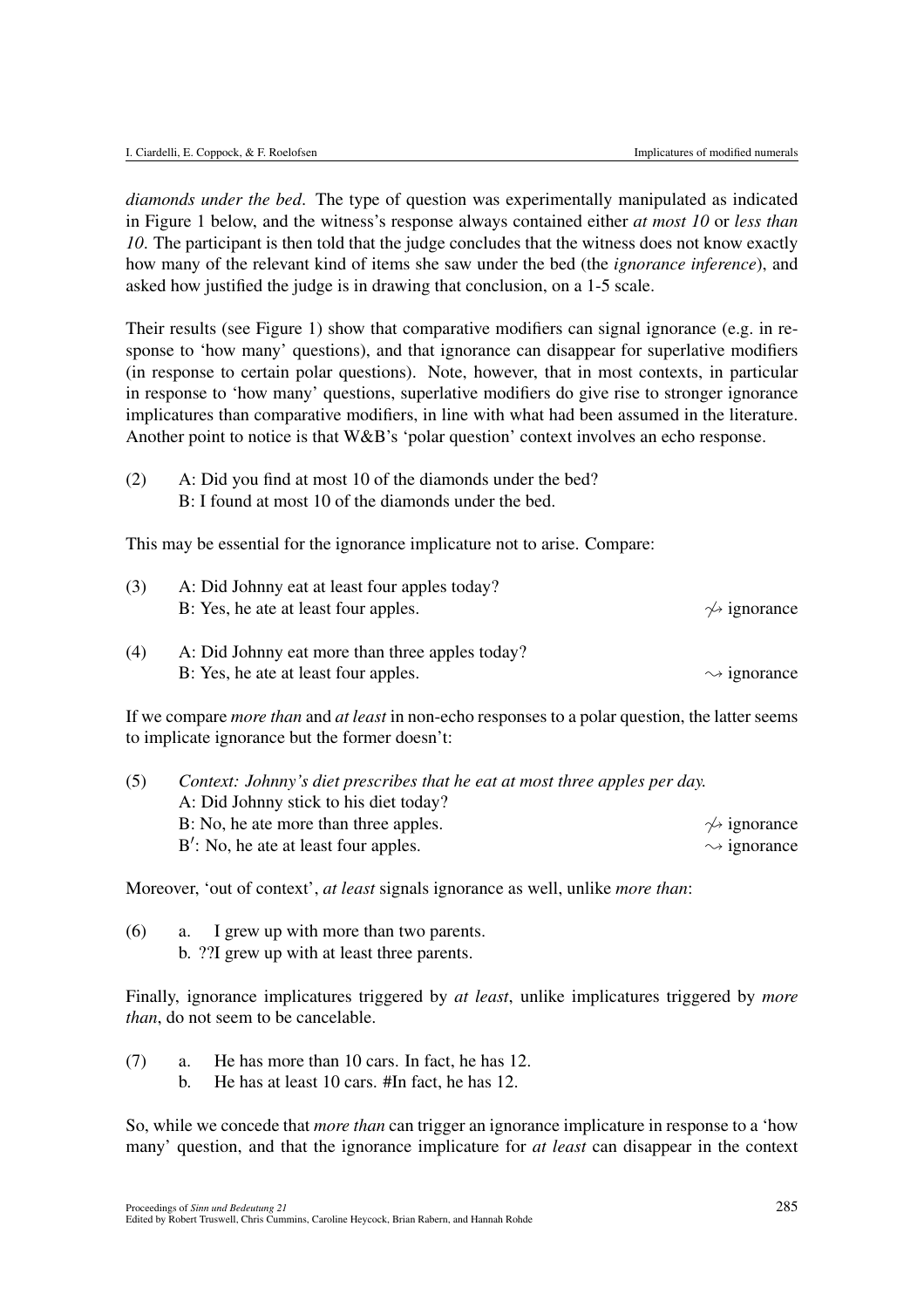of certain polar question-answer scenarios (of the echo variety), it seems that the ignorance implicature triggered by *at least* arises more widely than the one triggered by *more than*, and it is of a more obligatory and more robust nature.<sup>2</sup> What is the source of this difference?

#### 1.2. Quality or quantity?

At least two approaches have been explored in the literature to explain the ignorance implicatures for superlative modifiers. One approach (e.g., Mayr, 2013b; Kennedy, 2015; Schwarz, 2016a) is to derive ignorance from a particular way of computing quantity implicatures. Differences between the various kinds of bare/modified numerals are accounted for on this approach by assuming that they activate different pragmatic alternatives.

Another approach (Coppock and Brochhagen, 2013) is to derive ignorance as a quality implicature. The standard Gricean quality maxim, however, does not suffice for this purpose. Rather, Coppock and Brochhagen invoke a quality maxim that is not only concerned with the *informative* content of the uttered sentence, but also with its *inquisitive* content, i.e., the semantic alternatives that it introduces. Differences between the various kinds of bare/modified numerals are accounted for on this approach by assuming that they introduce different semantic alternatives.

Note that in other empirical domains (e.g., free choice effects of disjunction under modals or in the antecedent of a conditional), these two approaches have also both been pursued. We will suggest that, in the domain of modified numerals, a combination of the two approaches is in fact needed. We will develop such a combined account, and show that it improves on earlier proposals which placed the entire explanatory burden either on quantity or on quality.

#### 2. Previous approaches

#### 2.1. Quantity-based

We will first review a specific quantity-based account of ignorance implicatures, reformulating it in a way that will allow for easy comparison with our own approach. We focus on the proposal of Schwarz (2016a), but see Mayr (2013a) and Kennedy (2015) for closely related proposals.

Schwarz is concerned with *at least n* (not with *more than n* or with *n or more*). He assumes that  $\langle$  *at least, only*  $\rangle$  forms a Horn scale, along with  $\langle$  1, 2, 3, ...  $\rangle$ . This yields the following set of pragmatic alternatives for *Al hired at least two cooks*:

<sup>&</sup>lt;sup>2</sup>Shortly before the deadline for submitting the present paper, we became aware of the work of Mayr and Meyer (2014), who make very similar empirical observations, and offer an alternative account of the crucial datapoints. Detailed comparison with the present approach must be left for a future occasion.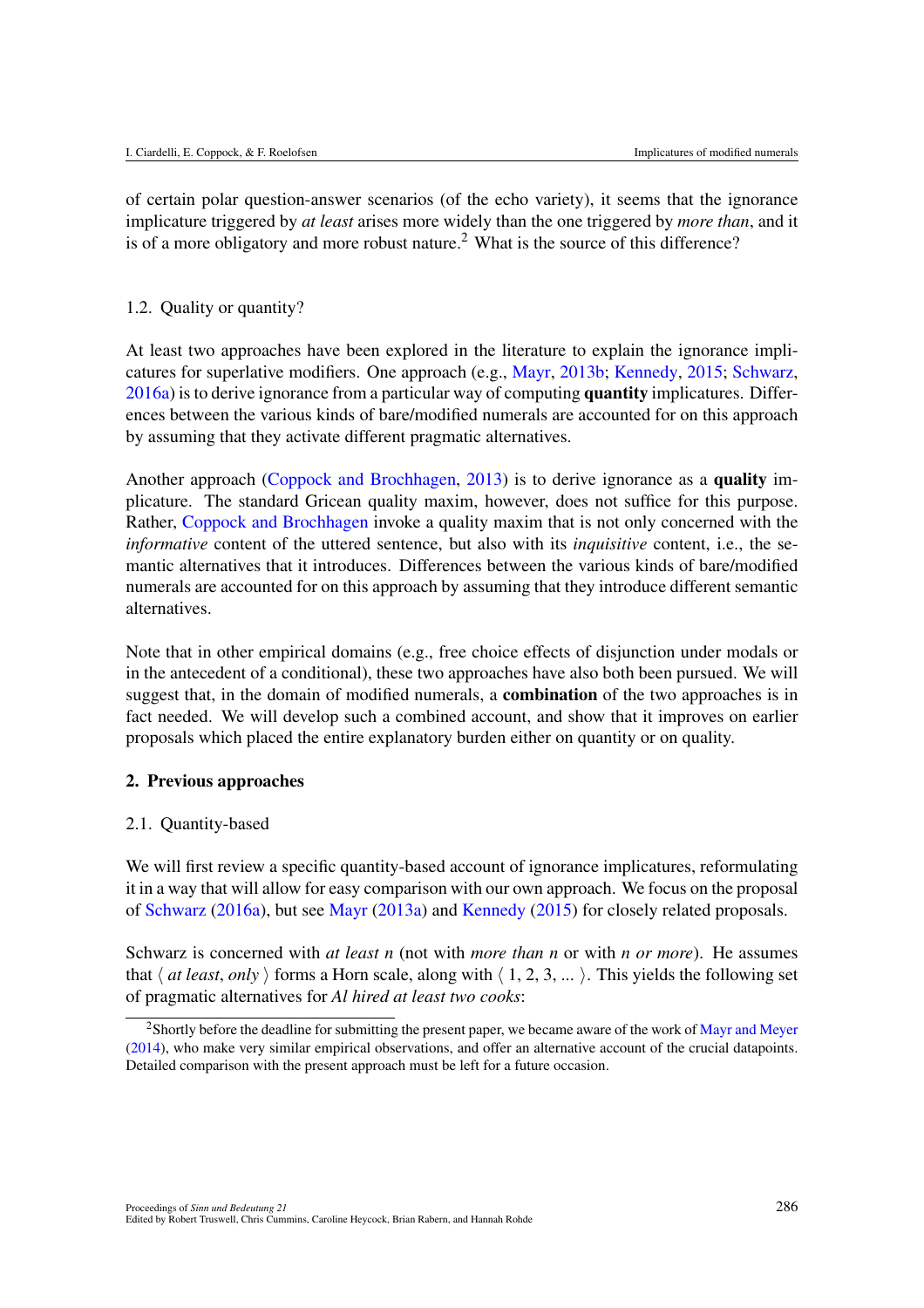| $\lceil 1 \rceil$ | only 1   |  | $\begin{bmatrix} 1 & 2 & 3 & 4 & \dots \end{bmatrix}$ |                                        | at least 1 |
|-------------------|----------|--|-------------------------------------------------------|----------------------------------------|------------|
| $\lceil 2 \rceil$ | only 2   |  | $\begin{bmatrix} 2 & 3 & 4 & \dots \end{bmatrix}$     |                                        | at least 2 |
| $\lceil 3 \rceil$ | only 3   |  | $\begin{pmatrix} 3 & 4 & \dots \end{pmatrix}$         |                                        | at least 3 |
| $\lceil 3 \rceil$ | only 4   |  |                                                       | $\begin{bmatrix} 4 &  & \end{bmatrix}$ | at least 4 |
| $\cdots$          | $\cdots$ |  |                                                       | $\cdots$                               | $\cdots$   |

The meanings are visually represented in a way that brings out the fact that none of them are *innocently excludable*, as we will explain below.

To articulate the pragmatics, we introduce the following background notions and notation:

- A speaker's **information state** is a non-empty set of worlds.
- A state *s* supports a sentence  $\varphi$  iff  $s \subseteq \llbracket \varphi \rrbracket$ .
- A state *s* rejects a sentence  $\varphi$  iff  $s \cap [\![\varphi]\!] = \varnothing$ .
- We use  $A_{\varphi}$  to denote the set of lexically determined pragmatic alternatives for  $\varphi$ .

Implicatures can be seen as imposing constraints on what the speaker's information state might be. On Schwarz's approach, they are derived using the following recipe, based on Innocent Exclusion. Start with the **quality implicature** that the speaker's state  $s$  supports  $\varphi$ :

 $0_{\varphi} := \{ s \mid s \text{ supports } \varphi \}$ 

Now derive **primary quantity implicatures**: the speaker's state does not support any alternative  $\psi \in A_{\varphi}$  that is stronger than  $\varphi$  itself. Let  $A_{\varphi}^{\subset}$  be the set of those stronger alternatives:

 $A_\varphi^\subset := \{ \psi \in A_\varphi \mid [\![\psi]\!] \subset [\![\varphi]\!] \}$ 

 $1_{\varphi} := \{ s \in 0_{\varphi} \mid s \text{ does not support any } \psi \in A_{\varphi}^{\subset} \}$ 

Now derive **secondary quantity implicatures** by identifying all alternatives  $\psi \in A_\varphi^{\subset}$  satisfying the following two conditions:

- 1.  $\psi$  is **not known** by the speaker according to  $1_{\varphi}$ . That is, no  $s \in 1_{\varphi}$  supports  $\psi$ .
- 2.  $\psi$  is **innocently excludable** relative to  $\varphi$  (Gazdar, 1979; Fox, 2007).

In a nutshell,  $\psi$  is innocently excludable if, whenever a set of alternatives in  $A_{\varphi}^{\subset}$  has been consistently rejected we can always go on to reject  $\psi$  in addition, maintaining consistency. More precisely: for every subset *A'* of  $A_{\varphi}^{\subset}$ , if there are information states that validate the quality implicature and primary quantity implicatures of  $\varphi$  while rejecting every sentence in *A'*, i.e., if: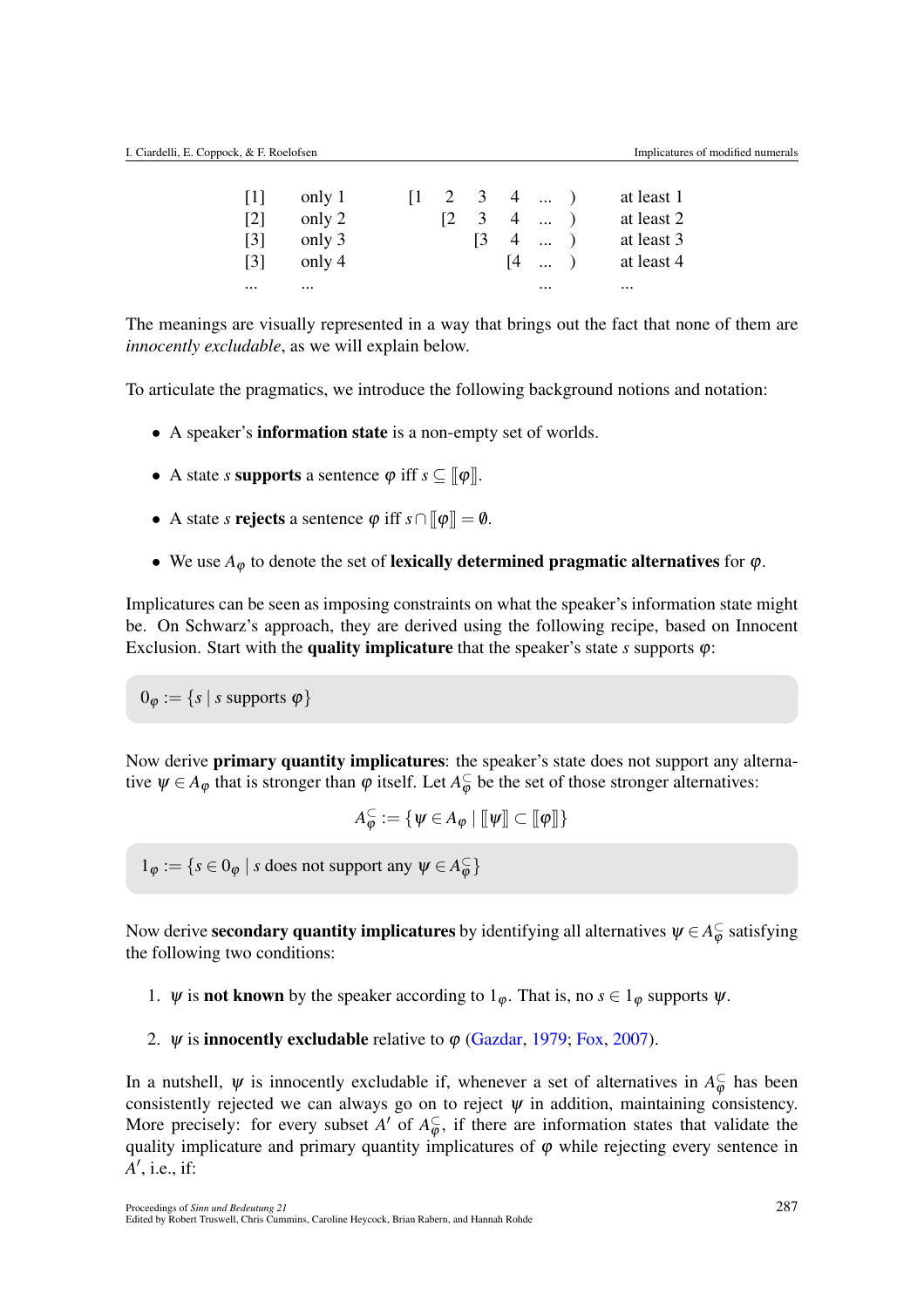$\{s \in 1_{\varphi} \mid s \text{ rejects every sentence in } A'\} \text{ is non-empty}$ 

then there are also information states that validate the quality implicature and primary quantity implicatures of  $\varphi$  while rejecting every sentence in *A' as well as*  $\psi$ :

 $\{s \in 1_{\varphi} \mid s \text{ rejects every sentence in } A' \cup \{\psi\}\}\$ is non-empty

If  $\psi \in A_{\varphi}^{\subset}$  is not known by the speaker according to  $1_{\varphi}$  and innocently excludable relative to  $\varphi$ , then we say that  $\psi$  is eligible for a secondary quantity implicature.

 $2_{\varphi} := \{s \in 1_{\varphi} \mid s \text{ rejects every } \psi \in A_{\varphi}^{\subset} \text{ eligible for a secondary quantity implicative}\}\$ 

Uttering a sentence  $\varphi$  against the background of a question *Q* in information state *s* is **licensed** only if  $s \in 0_{\varphi}$  (speaker adheres to Quality) and  $s \in 1_{\varphi,Q} \cap 2_{\varphi,Q}$  (speaker adheres to Quantity). Since  $0_{\varphi} \subseteq 1_{\varphi,Q} \subseteq 2_{\varphi,Q}$ , this amounts to saying that  $s \in 2_{\varphi,Q}$ .

None of the pragmatic alternatives that Schwarz assumes for *Al hired at least two cooks* (see above) is innocently excludable. For instance, rejecting 'only two' is not consistent with rejecting 'at least three', given the quality assumption that 'at least two'. So we get primary quantity implicatures, but no secondary ones. Hence ignorance is derived, and no 'upper bounding' implicature (exactly *n*) arises, as desired.

Shortcomings This approach entails a very tight coupling between ignorance implicatures and upper bounding implicatures. A consequence of this is that it is unclear how to distinguish *more than* from *at least*; as mentioned above, both lack upper bounding implicatures, but behave differently with respect to ignorance.

Furthermore, the effects of the QUD documented by Westera and Brasoveanu (2014) are not immediately accounted for (although Schwarz makes it clear that the theory should ultimately be refined, restricting the set of pragmatic alternatives to those that are contextually relevant). We aim to remedy both of these shortcomings in the proposal below.

#### 2.2. Quality-based

The quality-based approach that we will build on (Coppock and Brochhagen, 2013) is formulated in inquisitive semantics (Ciardelli et al., 2013). In this framework, every sentence generates a set of semantic alternatives (where each semantic alternative is a set of possible worlds). If a sentence generates two or more alternatives, it is thought of as expressing an issue as to which of these alternatives holds.

Coppock and Brochhagen propose that the set of alternatives generated by an *at least* sentence consists of all those alternatives that are pragmatically at least as strong as one of the alternatives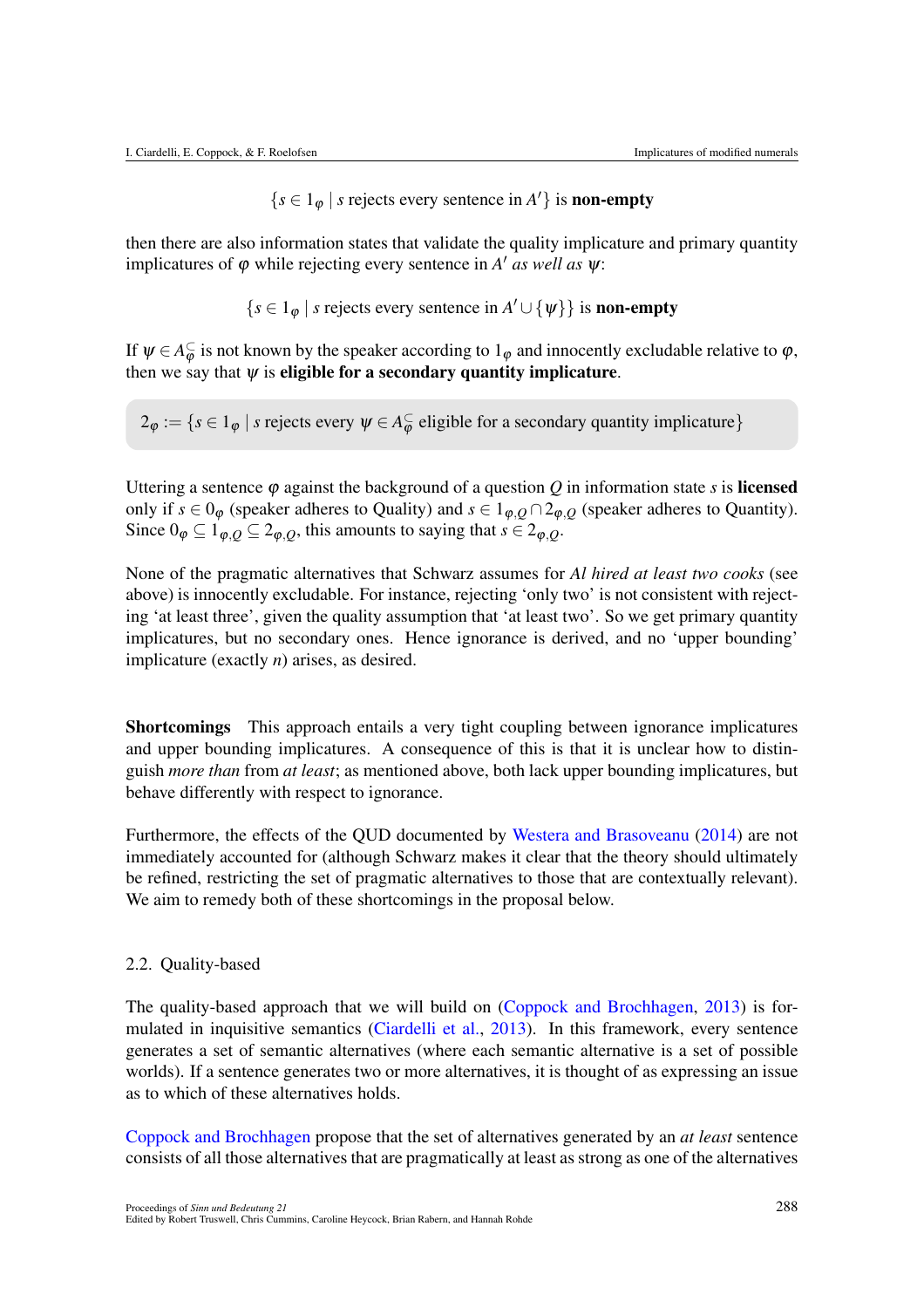generated by the prejacent. For example, *At least two apples fell* generates the set of alternatives corresponding to *Two apples fell*, *Three apples fell*, *Four apples fell*, etc. Assuming a one-sided analysis of bare numerals, this amounts to the following:

(8) *At least two apples fell*: *{*[2,...), [3,...), [4,...),... *}*

On a two-sided analysis, the denotation would be:

(9) *At least two apples fell*: *{*[2], [3], [4],... *}*

Coppock and Brochhagen further assume, besides the standard Gricean quality maxim, 'Don't claim things you don't believe to be true', an inquisitive quality maxim as well, which can be characterized informally as: 'Don't utter an inquisitive sentence if you already know how to resolve the issue that it expresses' (cf. Groenendijk and Roelofsen, 2009). More technically, if a sentence generates multiple alternatives, then, when restricted to the speaker's state, it should still generate multiple alternatives. This, together with the semantics in (8) or (9), derives ignorance implicatures for *at least* sentences.

Shortcomings C&B capture the fact that *at least* generates ignorance implicatures but no upper bounding implicatures, and the fact that bare numerals exhibit exactly the opposite pattern. The analysis is also QUD-sensitive. However, for *more than* they predict that ignorance implicatures do not arise at all, which is in conflict with Westera and Brasoveanu's (2014) experimental results. Moreover, they do not derive the lack of upper bounding implicatures for *more than*. This is a symptom of a deeper problem, which C&B share with the quantitybased approach: the coupling between ignorance implicatures and the lack of upper bounding implicatures is too tight. This means that it becomes difficult, if not impossible, to capture the differences and similarities between *more than* and *at least*: they behave differently with respect to ignorance, but they both lack upper bounding implicatures.

Even if we focus just on *at least*, the C&B account is not fully satisfactory, because, as pointed out by Schwarz (2016b), the ignorance implicature that is derived for *at least n* is too weak: the approach predicts that a speaker uttering (9) should not know exactly how many apples fell, but not that she should consider it possible that exactly *n* apples fell.

Finally, there is framework issue: C&B formulate their account in 'unrestricted' inquisitive semantics,  $Inq<sub>U</sub>$ , an extension of the standard, basic inquisitive semantics framework,  $Inq<sub>B</sub>$ . Inq<sub>U</sub> makes more meanings available than  $\ln q_B$  does: the latter does not allow for one alternative to be nested in another—as is the case for instance in  $(8)$ —while in  $\ln q_U$  there are no restrictions on alternative-sets (hence the label 'unrestricted'). However, this extra richness of  $\ln q_U$  comes at a price. First, the resulting notion of meaning is less well-behaved from a logical point of view. In particular, it does not come with a suitable notion of entailment and therefore lacks the usual algebraic operations on meanings, like *meet* and *join* (cf., Roelofsen, 2013; Ciardelli et al.,  $2016$ ). Second,  $lnq_{U}$  is arguably also less well-behaved from an empirical point of view: as discussed in detail in Ciardelli and Roelofsen  $(2016)$ , while  $ln q_B$  straightforwardly facili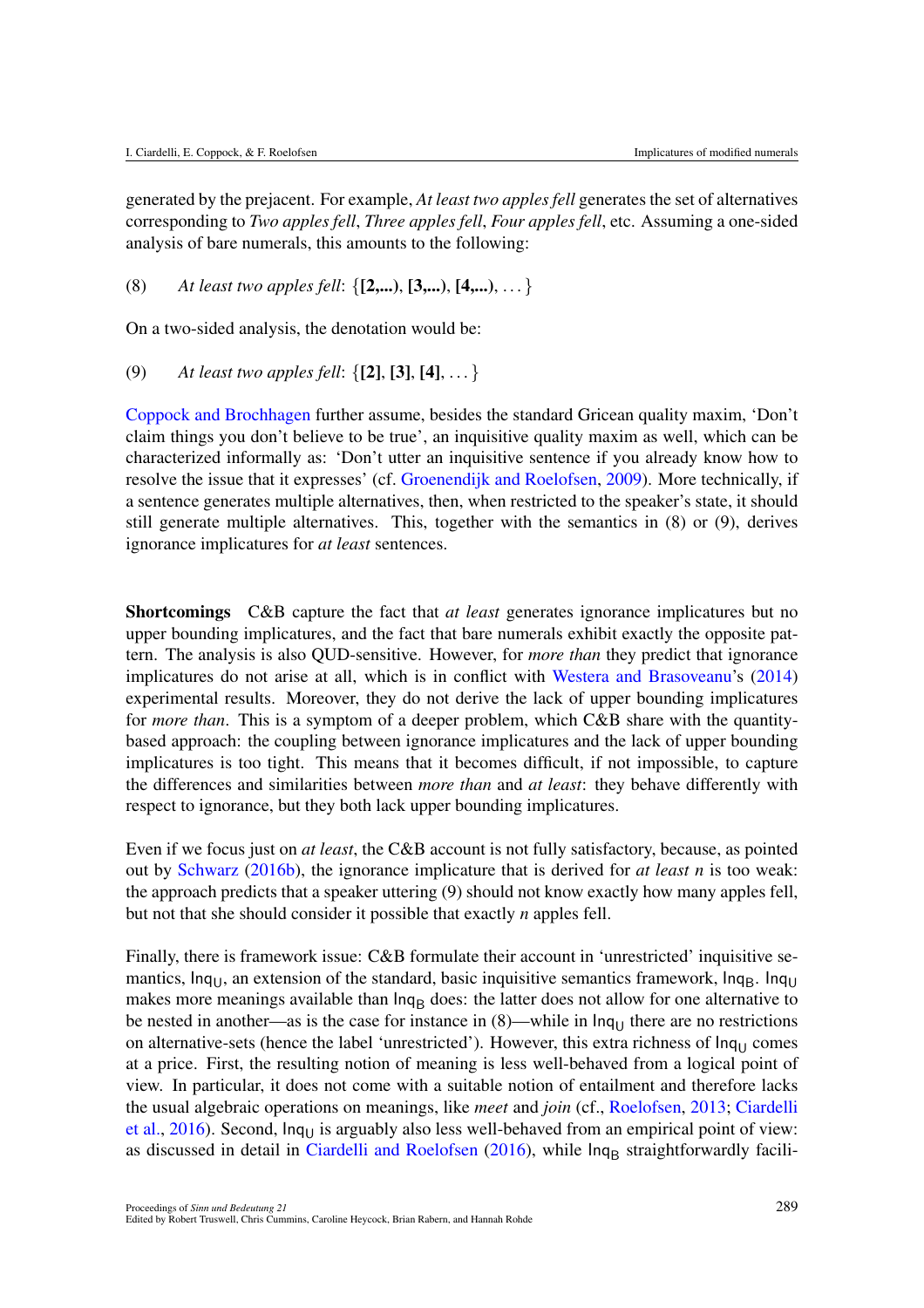tates an uniform redundancy-based account of so-called *Hurford effects* across declaratives and interrogatives (building on Katzir and Singh,  $2013$ , among others),  $\ln q_{U}$  seems to render such an account impossible. One question, then, is whether an analysis of modified numerals along the lines of C&B really needs the full expressive power of  $Inq<sub>U</sub>$ , or whether it could also be formulated in  $Inq<sub>B</sub>$ .

#### 3. Proposal

We now spell out a hybrid approach, combining insights from the quality- and quantity-based approaches, and overcoming their respective shortcomings. We provide the necessary background notions and notation from  $\ln q_B$  in Section 3.1, spell out our lexical assumptions in Section 3.2, and then turn to the pragmatic component of the account in Section 3.3.

#### 3.1. Background notions and notation

In lnq<sub>B</sub>, the meaning of a sentence  $\varphi$ , denoted  $\|\varphi\|$ , is a set of propositions encoding both the information that is conveyed and the issue that is expressed by  $\varphi$ . Namely,  $\varphi$  is taken to convey the information that the actual world is contained in  $info(\varphi) := \bigcup_{\alpha} [\varphi]$ , and to express an issue which is resolved precisely by those propositions that are in  $\llbracket \varphi \rrbracket$ . It is assumed that if a proposition *p* resolves an issue, then any stronger proposition  $q \subseteq p$  resolves that issue as well. Thus,  $\llbracket \phi \rrbracket$  is always *downward closed*: if it contains a proposition p it also contains any  $q \subseteq p$ . Furthermore, it is assumed that the inconsistent proposition,  $\emptyset$ , resolves any issue. Thus,  $\llbracket \varphi \rrbracket$  always contains  $\emptyset$  and is therefore always non-empty. Taken together, sentence meanings in lnq<sub>B</sub> are defined as non-empty, downward closed sets of propositions.

In some cases the issue expressed by  $\varphi$  is *trivial*, in the sense that it is already resolved by the information provided by  $\varphi$  itself. This occurs precisely if info( $\varphi$ )  $\in$   $[\varphi]$ . A sentence  $\varphi$  is called **inquisitive** just in case the issue it expresses is non-trivial, i.e., just in case info( $\varphi$ )  $\notin$   $[\varphi]$ .

Finally, the **alternatives** associated with a sentence  $\varphi$  in  $\ln q_B$  are those propositions that contain precisely enough information to resolve the issue expressed by  $\varphi$ . Technically, these are the maximal elements of  $\llbracket \phi \rrbracket$ :

$$
\mathsf{alt}(\varphi) := \{ p \in [\![\varphi]\!] \mid \text{there is no } q \in [\![\varphi]\!] \text{ such that } p \subseteq q \}
$$

Note that, as remarked above, this characterization of alternatives entails that one alternative can never be properly contained in another, otherwise it could not be a maximal element of  $[\varphi]$ . Also note that if  $\varphi$  is non-inquisitive, it is always associated with a unique alternative, namely info( $\varphi$ ). Vice versa, if  $\varphi$  generates multiple alternatives, then it must be inquisitive.<sup>3</sup>

<sup>&</sup>lt;sup>3</sup>We should note here that there are several perspectives one can take on the connection between inquisitiveness, a semantic notion, and the communicative effects of sentences when uttered in discourse. The perspective assumed here, in the spirit of Groenendijk (2009) and Coppock and Brochhagen (2013), is that even if a sentence is inquisitive, i.e., even if it semantically expresses a non-trivial issue, a speaker who utters this sentence in discourse does not necessarily *raise* this issue. In particular, she does not necessarily *request* a response that addresses the issue. Under this perspective, it is possible to assume that a disjunctive declarative like *John ate*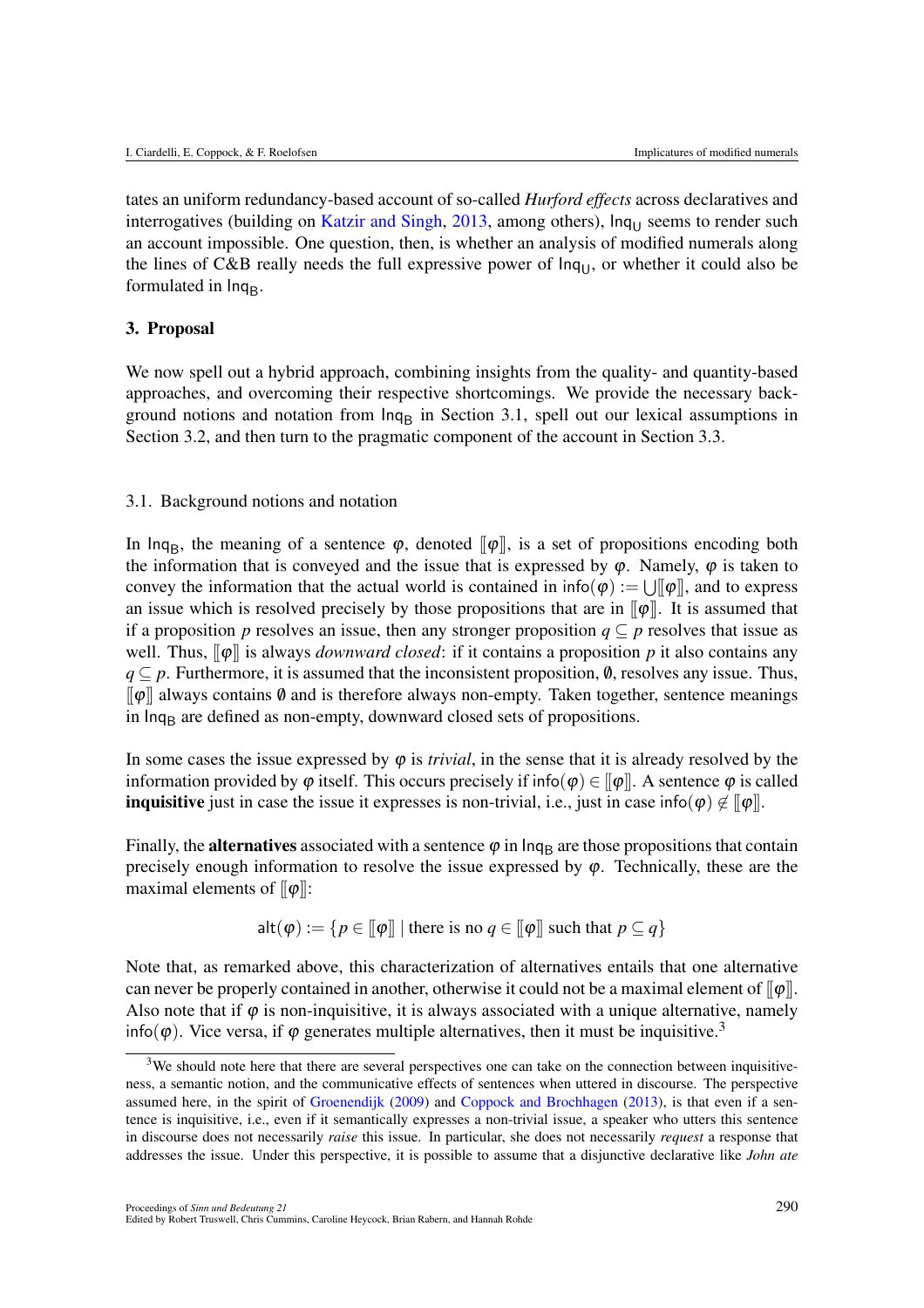#### 3.2. Lexical assumptions

Following C&B, we assume that *at least* sentences generate multiple alternatives. However, we adopt a suggestion made by Schwarz (2016b) in his critique of C&B and analyze *at least n* as having the same meaning as *n or more* would have in inquisitive semantics.4 For example:

(10) alt( *At least two apples fell* ) = alt( *Two or more apples fell* ) =  $\{ [2], [3,...) \}$ 

Notice that, unlike in the C&B analysis, the alternatives for *at least n* are not nested within each other; in fact, they are mutually exclusive. This means that the analysis we are proposing can be formulated in the standard inquisitive semantics framework  $\ln q_B$ , allowing us to avoid the problems that arise in the unrestricted framework  $\text{Inq}_{\text{U}}$ .<sup>5</sup>

Following C&B we assume that *more than n* contrasts with *at least n* and with *n or more* in that it is associated with a single semantic alternative:<sup>6</sup>

(11) alt( *More than two apples fell* ) =  $\{ [3,...) \}$ 

Turning now to pragmatic alternatives, we assume that the lexically determined pragmatic alternatives for *at least n* are  $\{at least m \mid m \in \mathbb{N}\}\$  and  $\{m \mid m \in \mathbb{N}\}\$ , and similarly for *n* or more and for *more than n*:

(12) Lexically determined pragmatic alternatives

- a. *at least n*:  $\{at \text{ least } m \mid m \in \mathbb{N}\} \cup \{m \mid m \in \mathbb{N}\}$ <br>b. *n or more*:  $\{m \text{ or } more \mid m \in \mathbb{N}\} \cup \{m \mid m \in \mathbb{N}\}$
- b. *n or more*:  $\{m \text{ or } more \mid m \in \mathbb{N}\} \cup \{m \mid m \in \mathbb{N}\} \cup \{more than m \mid m \in \mathbb{N}\}\$ <br>c. *more than n*:  $\{more than m \mid m \in \mathbb{N}\} \cup \{m \mid m \in \mathbb{N}\}\$
- *more than n*: *{more than m*  $|m \in \mathbb{N}\} \cup \{m | m \in \mathbb{N}\}$

6The account of *more than n* given here can be lifted to a general treatment of *more than*, allowing for arguments other than numerals, in a way similar to the one sketched in footnote 5 for *at least*.

*two or three apples* (with falling intonation) is inquisitive, just like the corresponding interrogative *Did John eat two apples, or three?*. One could say that the former is used to make an *assertion* and the latter to ask a *question*, and that in making an assertion, speakers do not raise the issue that the uttered sentence expresses (perhaps their assertion still 'evokes' the issue, but the effect is weaker than in the case of a question). Another perspective that one could take (see, e.g., Farkas and Roelofsen, 2016) is that the issue expressed by a sentence is always raised when the sentence is uttered in discourse. Under this perspective, it does not make sense to treat a disjunctive declarative as being inquisitive, on a par with the corresponding disjunctive question. This perspective allows for a more economical interface between semantics and discourse pragmatics, but is not directly compatible with the present proposal.

<sup>&</sup>lt;sup>4</sup>The idea of treating *at least n* on a par with *n or more* goes back to Büring  $(2008)$ .

<sup>5</sup>The meaning for *at least n* given here should, of course, be obtained from a general analysis of *at least*, one that allows us to analyze *at least* in combination with arguments other than numerals. Building on Solt (2011) and Coppock (2016), we assume that an expression of the form *at least P* is interpreted relative to a context providing (i) a *comparison class*, which is a set  $\Phi$  of propositions, including the proposition associated with the prejacent *P* and (ii) a *pragmatic strength ordering*, which is a partial order on  $\Phi$ , possibly but not necessarily coinciding with entailment. Relative to such a context, *at least P* is associated with two semantic alternatives: one is the exhaustification of the prejacent  $P$  with respect to the stronger propositions in  $\Phi$ ; the other is the union of all propositions in  $\Phi$  which are strictly stronger than *P*. The meaning that we assume in this paper for *at least n* is obtained from this general account by taking the comparison class to be  $\Phi = \{[0], [1], [2], \ldots\}$ , where the strength ordering corresponds to the usual ordering on natural numbers.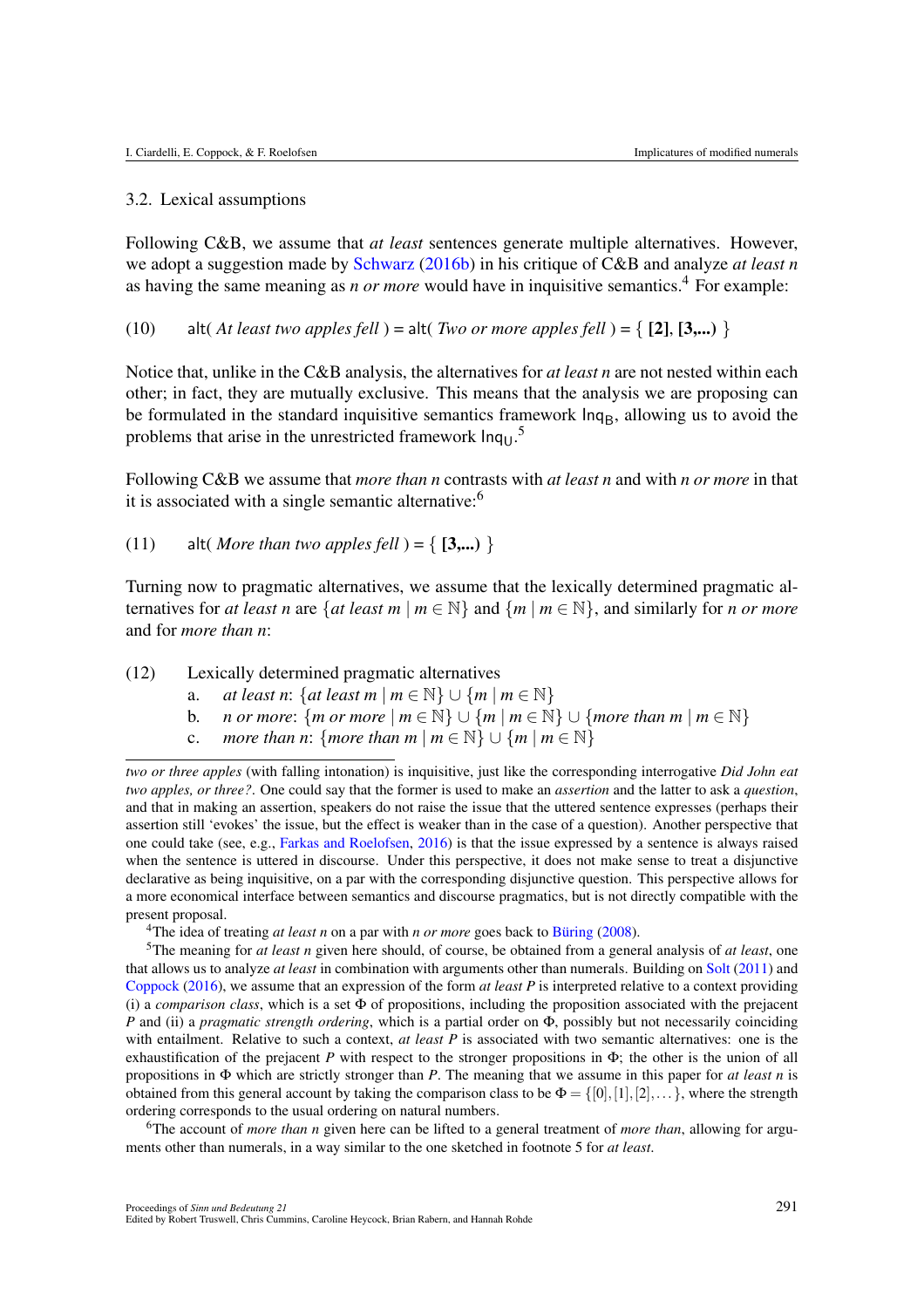In general, we assume that the lexical pragmatic alternatives for an expression  $\varphi$  are obtained either by deleting parts of  $\varphi$ , or by replacing a scalar item in  $\varphi$  with an element of the same scale.<sup>7</sup> This makes our pragmatic assumptions less stipulative that those of Schwarz (2016a), and more in line with general theories of pragmatic alternatives (see, in particular, Katzir, 2007).

Following Kennedy (2015), we assume that numerals are ambiguous between a one-sided and a two-sided reading, and the choice between these readings is determined by which yields a stronger interpretation. A two-sided meaning is stronger in a simple positive context, so that is what the *m* alternatives amount to in such a context.

#### 3.3. Pragmatic assumptions

#### 3.3.1. Quality

Following C&B and earlier work on inquisitive pragmatics (Groenendijk and Roelofsen, 2009), we assume that Quality pertains both to the informative and the inquisitive content of the sentence that is uttered. Informative sincerity (Gricean Quality) requires that if a speaker utters a sentence  $\varphi$ , her information state *s* should support the informative content of  $\varphi$ :<sup>8</sup> *s*  $\subseteq$  info( $\varphi$ ).

On the other hand, inquisitive sincerity requires that a speaker should not utter an inquisitive sentence if she already knows how to resolve the issue that the sentence expresses. That is, if  $\varphi$  is inquisitive, then the speaker's information state *s* should not already resolve the issue expressed by  $\varphi$ :<sup>9</sup>  $s \notin [\![\varphi]\!]$ . Together:

(13)  $s \in \text{since}(\varphi)$  iff  $s \subset \text{info}(\varphi)$  and if  $\varphi$  is inquisitive, then  $s \notin [\varphi]$ 

#### 3.3.2. Quantity

Following Schwarz (2016a) and many others, we assume that the maxim of quantity is concerned with alternative expressions that the speaker could have used. However, only expressions that are relevant to the question under discussion should be taken into consideration. Thus, unlike Schwarz, we distinguish lexical pragmatic alternatives from **contextual** prag-

<sup>7</sup>Strictly speaking, this means that expressions of the form *m and more* also count as alternatives for *n or more*. However, since such expressions are inconsistent, their presence does not affect the predictions of the theory. Therefore, they are left out of consideration and not listed above.

<sup>8</sup>Of course, this maxim and the ones below are only assumed to be in force in a specific type of conversation, namely one in which the participants exchange information in a fully cooperative way.

<sup>9</sup>The original formulation of the inquisitive sincerity maxim in Groenendijk and Roelofsen (2009) makes reference to the common ground: "If a speaker utters a sentence  $\varphi$  that is inquisitive w.r.t. the common ground, then  $\varphi$  should be inquisitive w.r.t. the speaker's information state as well." For our current purposes this qualification is not necessary. Note also that Coppock & Brochhagen operate with a stronger sincerity maxim, which they call the maxim of *interactive sincerity*. On their account this is needed because the predictions that inquisitive sincerity delivers are too weak. On our present account, inquisitive sincerity delivers the right predictions, and interactive sincerity would do so as well; indeed, interactive sincerity boils down to inquisitive sincerity in InqB.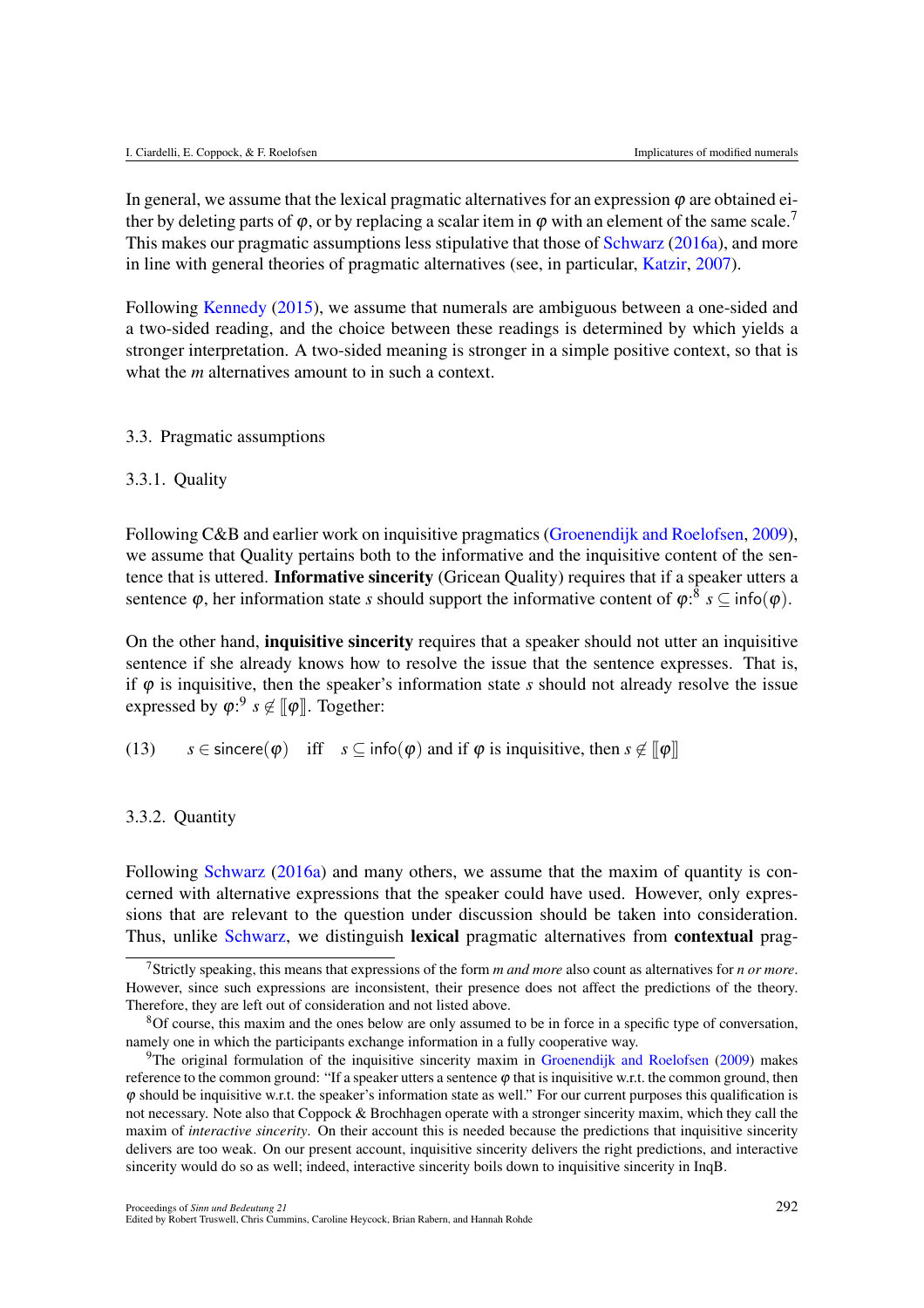matic alternatives. The set of lexical pragmatic alternatives for a sentence  $\varphi$  is denoted as  $A_{\varphi}$ . The set of contextual pragmatic alternatives for  $\varphi$  relative to a question under discussion  $Q$ , denoted  $A_{\varphi,Q}$ , contains only those lexical pragmatic alternatives that are **relevant** to *Q*:

(14) 
$$
A_{\varphi,Q} = {\psi \in A_{\varphi} | \psi \text{ is relevant to } Q}
$$

What does it mean for  $\psi$  to be relevant to Q? Recall that the semantic alternatives in  $alt(Q)$ are propositions that contain precisely enough information to resolve the issue expressed by *Q*. They can be thought of, then, as wholly relevant, complete resolutions of *Q*. Similarly, any union of two or more such alternatives can be thought of as a wholly relevant, partial resolution of Q. Thus, we say that  $\psi$  is relevant to Q if and only if info( $\psi$ ) coincides with the union of a set of semantic alternatives in  $alt(Q)$ .

For our current purposes we will stay as close as possible to Schwarz's Innocent Exclusionbased recipe for deriving implicatures. The only serious change is that the standard Gricean Quality requirement is replaced by the requirement that the speaker be both informatively and inquisitively sincere; we also restrict attention to relevant alternatives. So the recipe runs as follows:

The first step, as before, is to compute the quality implicature:

 $0_{\varphi} = \{s \mid s \in \text{since}(\varphi)\}\$ 

Next, also as before, we compute **primary quantity implicatures**, based on the assumption that any pragmatic alternative for  $\varphi$  that would have been more informative was apparently not sincerely utterable, either the speaker's information state doesn't support its informative content, or because the speaker can already resolve the issue that it expresses. We restrict the set of pragmatic alternatives here to those that are relevant,  $A_{\varphi,Q}$ . Let  $A_{\varphi,Q}^{\subset}$  be the set of such alternatives that are stronger than  $\varphi$  itself:  $A_{\varphi, Q}^{\subset} = {\{\psi \in A_{\varphi, Q} \mid \text{info}(\psi) \subset \text{info}(\varphi)\}}.$ 

$$
1_{\varphi,Q} = \{ s \in 0_{\varphi} \mid \text{for all } \psi \in A_{\varphi,Q}^{\subset} : s \not\in \text{since}(\psi) \}
$$

Finally, again as before, we compute **secondary quantity implicatures**. The recipe for doing so is the same as on Schwarz's proposal, except that we now take *Q* into consideration. That is, we identify all pragmatic alternatives  $\psi$  in  $A_{\varphi,Q}^{\subset}$  such that:

- 1.  $\psi$  is **not known** by the speaker according to  $1_{\varphi, Q}$ . That is, no  $s \in 1_{\varphi, Q}$  supports info( $\psi$ ).
- 2.  $\psi$  is **innocently excludable** relative to  $\varphi$  and *Q*.

The second condition is satisfied just in case for every subset *A'* of  $A_{\varphi,Q}^{\subset}$ , if there are information states that validate the quality implicature and primary quantity implicatures of  $\varphi$  while rejecting every sentence in  $A'$ , i.e., if: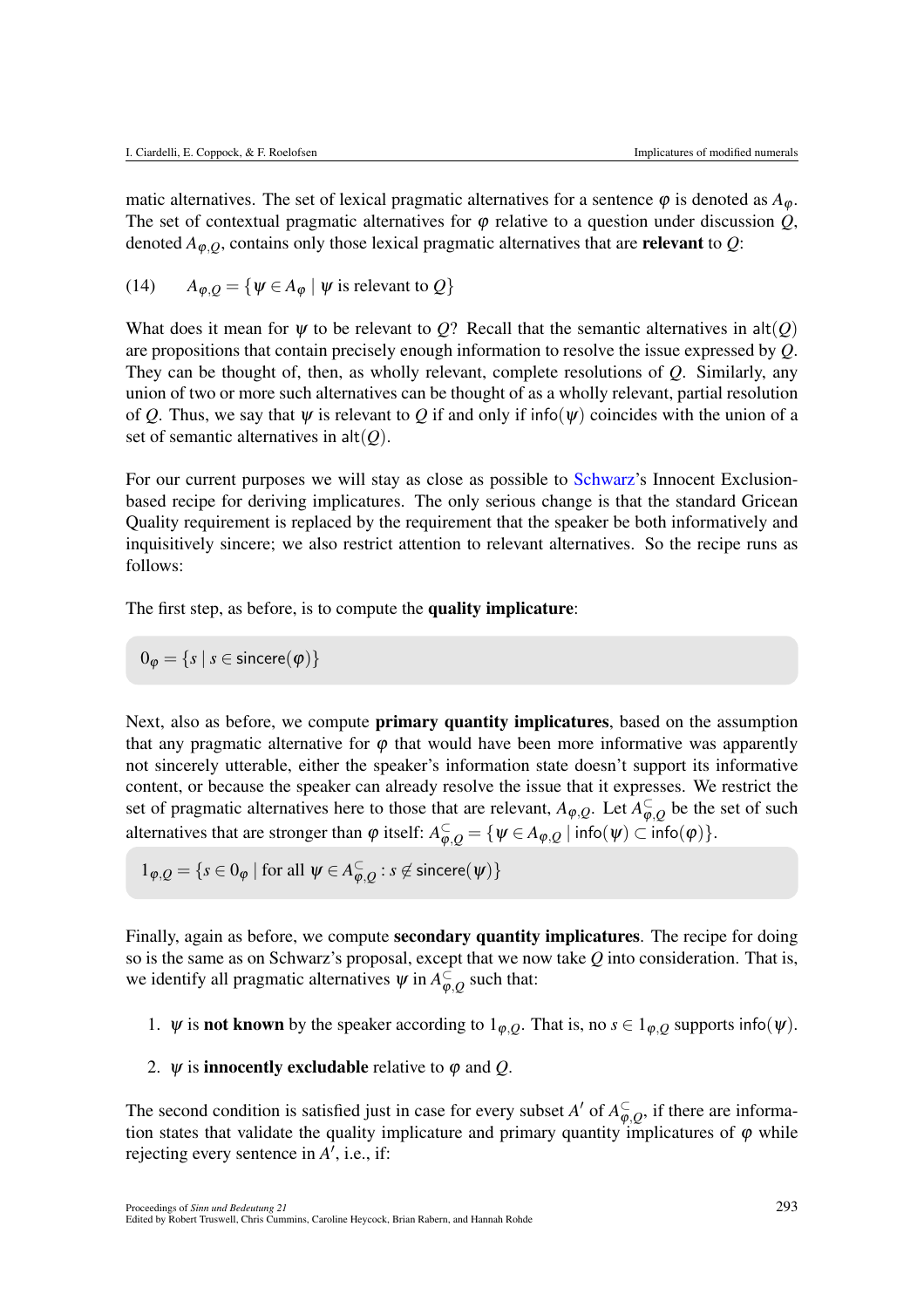$\{s \in 1_{\varphi, Q} \mid s \text{ rejects every sentence in } A'\} \text{ is non-empty}$ 

then there are also information states that validate the quality implicature and primary quantity implicatures of  $\varphi$  while rejecting every sentence in *A' as well as*  $\psi$ :

$$
\{s \in 1_{\varphi,Q} \mid s \text{ rejects every sentence in } A' \cup \{\psi\}\} \text{ is non-empty}
$$

If  $\psi \in A_{\varphi,Q}^{\subset}$  is not known by the speaker according to  $1_{\varphi,Q}$  and innocently excludable relative to  $\varphi$  and  $\widetilde{Q}$ , then we say that  $\psi$  is **eligible for a secondary quantity implicature**.

$$
2_{\varphi,Q} = \{ s \in 1_{\varphi,Q} \mid s \text{ rejects any } \psi \in A_{\varphi,Q}^{\subset} \text{ eligible for a secondary quantity implicative} \}
$$

As before, uttering a sentence  $\varphi$  against the background of a question  $Q$  in information state  $s$ is licensed only if  $s \in 2_{\varphi,0}$ , that is, only if the speaker adheres to Quality and Quantity.

#### 4. Predictions

We now discuss the predictions that our account makes for sentences involving bare or modified numerals.

#### 4.1. Predictions in the context of a *how many* question

Suppose the question under discussion is (15a), which we take to be associated with the set of alternatives in (15b).

(15) a. How many apples did John eat? b. *Q* = *{*[0]*,*[1]*,*[2]*,*[3]*,*[4]*,*[5]*,...}*

Bare numerals First let us consider our predictions for the sentence (16a), involving the bare numeral *three*. Again, following Kennedy (2015), we assume that numerals are scopally ambiguous between a one-sided interpretation (e.g. [3*,...*)) and a two-sided one (e.g. [3]), and that the interpretation that yields the strongest meaning is the one that is chosen. This means that the basic interpretation of the bare numeral example in (16a) is an 'exactly' reading:

(16) a.  $\varphi$ : John ate three apples. b. alt $(\varphi) = \{ [3] \}$ 

Since this sentence is not inquisitive, quality simply requires the speaker to believe that the number of apples that John ate is indeed three.

(17) 
$$
0_{\varphi} = \text{since } (\varphi) = \{s \mid s \subseteq [3]\}
$$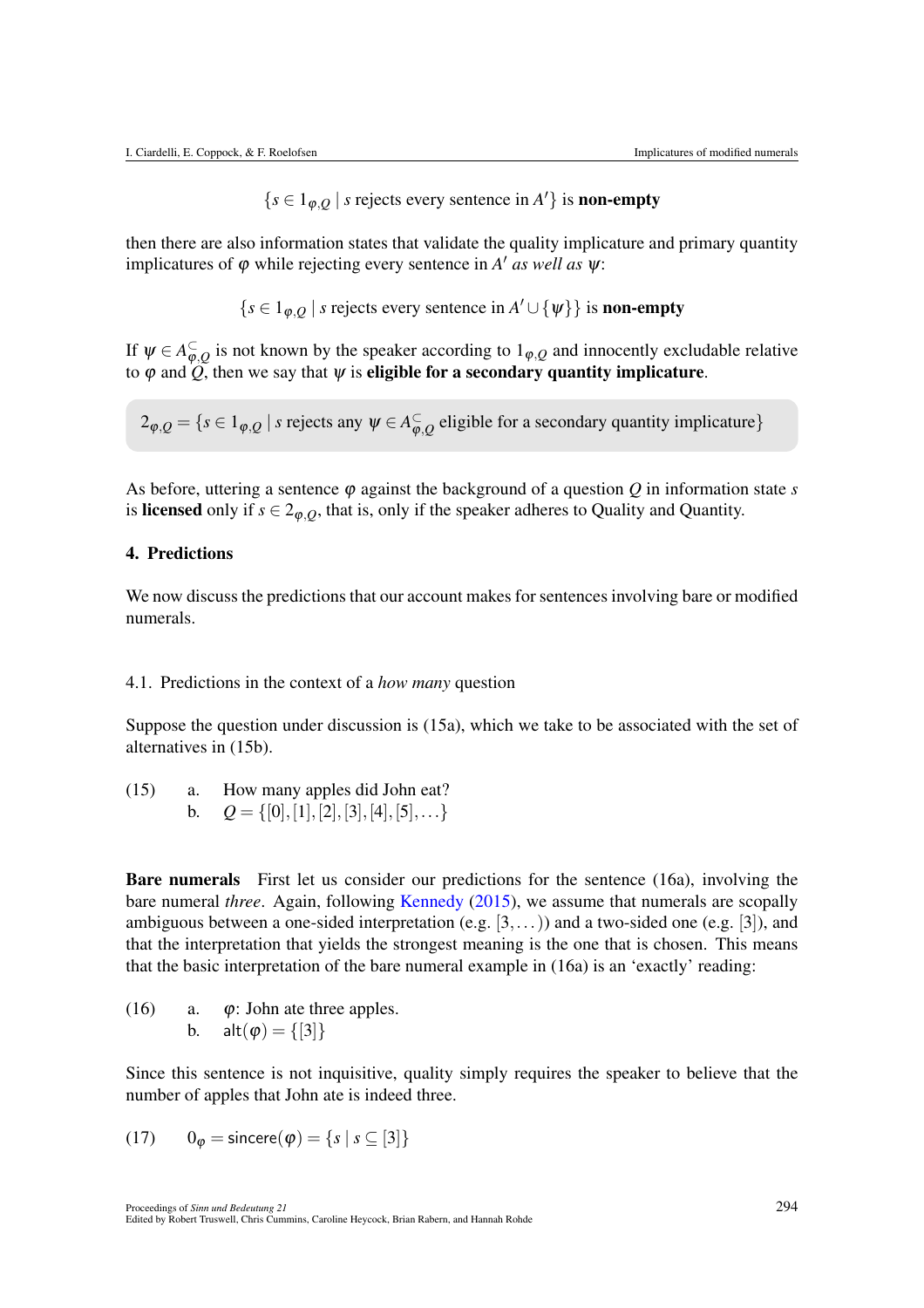It is easy to see that, given this strong quality implicature, quantity implicatures cannot lead to any stronger conclusion about the speaker's state. Thus, for (16a) we predict an exact interpretation, and no ignorance implicature.

Superlative modifiers Next, let us consider the sentence (18a), involving the superlative modifier *at least*. The semantic alternatives for this sentence in our account are given in (18b).

(18) a.  $\varphi$ : John ate at least three apples. b. alt $(\varphi) = \{ [3], [4, \dots) \}$ 

Consider the quality implicatures that are drawn about the state *s* of the speaker. As before, sincerity requires that  $s \subseteq \text{info}(\varphi)$ , that is,  $s \subseteq [3,...)$ . However, since  $\varphi$  is inquisitive, now sincerity also requires  $s \notin [\![\varphi]\!]$ ; that is, it requires *s* not to be included in either of the alternatives for  $\varphi$ ; in other words, the speaker should not believe that the number of apples was exactly three, nor should she believe that the number is larger than three. Formally, we have:

(19)  $0_{\varphi} = \text{sincere}(\varphi)$  $= \{ s \mid s \subseteq [3, \ldots) \text{ and } s \not\subseteq [3] \text{ and } s \not\subseteq [4, \ldots) \}$ 

So, from quality considerations we already infer not only that the speaker believes that the number of apples John ate is at least 3, but also that she considers it possible that this number is exactly 3, and that she considers it possible that it is larger than 3.

Next, consider quantity implicatures. We have assumed that the lexical pragmatic alternatives for  $\varphi$  are sentences of the form  $\psi_n = John$  ate at least n apples or of the form  $\chi_n =$ *John ate n apples*, for  $n \in \mathbb{N}$ . All of these sentences are relevant for the question *Q*, and therefore they qualify as contextual pragmatic alternatives. Thus,  $A_{\varphi,Q}^{\subset}$  consists of the sentences  $\psi_n$  with  $n > 3$ , as well as  $\chi_n$  with  $n \geq 3$ . Primary quantity implicatures require that none of these sentences could be sincerely uttered by the speaker. However, this is already guaranteed by quality. For take any state  $s \in 0_{\varphi}$ . Since  $s \nsubseteq [4,...)$ , whenever  $n > 3$  we have that  $s \notin$  sincere( $\psi_n$ ) and  $s \notin$  sincere( $\chi_n$ ), because informative sincerity fails for these sentences. Moreover, since  $s \not\subseteq [3]$ , we also have  $s \not\in$  sincere( $\chi_3$ ). What this shows is that  $1_{\phi,0} = 0_{\phi}$ , which means that nothing new is concluded by drawing primary quantity implicatures.

Finally, we will show that no contextual alternative in  $A_{\varphi,Q}^{\subset}$  is eligible for a secondary quantity implicature. Consider for example the 'at least' sentence  $\psi_5$ , *John ate at least* 5 *apples*. This alternative is not innocently excludable. To see this, consider the set  $A' = \{ \chi_4 \}$ , where  $\chi_4 = John$  ate 4 apples, which receives an two-sided ('exactly') interpretation in this context because the two-sided interpretation is stronger than the one-sided one. Rejecting  $\chi_4$  is consistent with the primary quantity implicatures; some information states in  $1_{\phi,0}$  reject it (as a witness, take the state  $[3] \cup [5]$ . But, given the primary and secondary implicatures, rejecting  $\chi_4$  is not consistent with rejecting our candidate alternative  $\psi_5$  (*John ate at least* 5 *apples*); no information state in  $1_{\varphi,0}$  rejects both. In a nutshell, since rejecting  $\psi_5$  forces acceptance of  $\chi_4$ , the former is not innocently excludable. Similar reasoning holds for all of the other 'at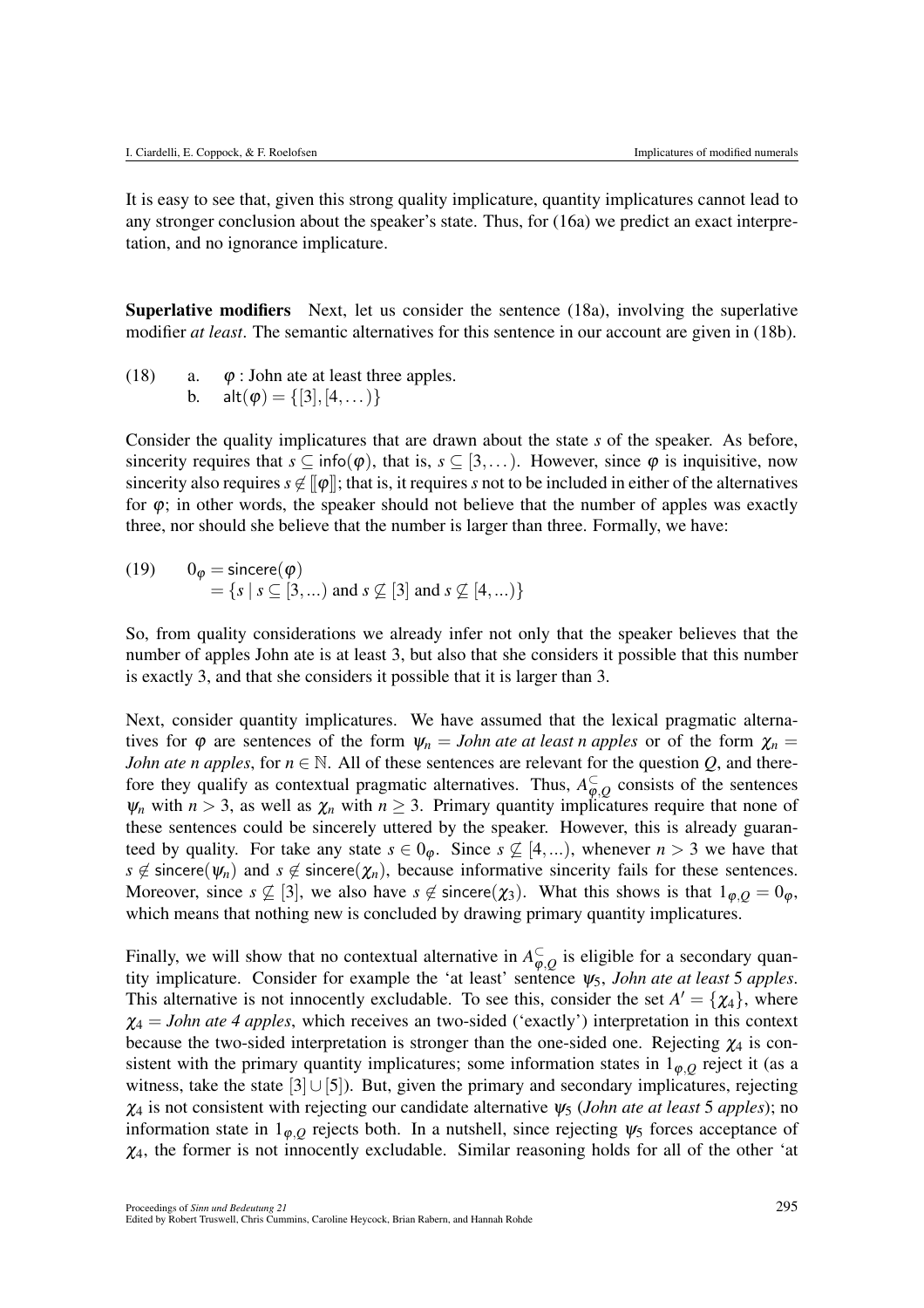least' formulas  $\psi_n$  with  $n > 3$ .<sup>10</sup> Similarly, to show that each bare numeral alternative  $\chi_n$  is not innocently excludable we can take  $A'_n = \emptyset$  if  $n = 3$ , and  $A'_n = \{ \chi_m | m \geq 4, m \neq n \}$  if  $n > 3$ .

This shows that no element of  $A_{\varphi,Q}^{\subset}$  is eligible for a secondary quantity implicature, which means that  $2\varphi$ , *Q* =  $1\varphi$ , *Q*. This means that no secondary quantity implicatures are derived, or more precisely, nothing new is concluded about the state of the speaker by drawing secondary quantity implicatures.

In conclusion, we have  $2\varphi$ , $Q = 0$  $\varphi = \{s \mid s \subseteq [3, \ldots) \}$  and  $s \nsubseteq [3]$  and  $s \nsubseteq [4, \ldots) \}$ . Thus, we predict that, from an utterance of (18a) in the context of question (15a), an ignorance implicature is drawn, and no upper bounding implicature. Importantly, the relevant ignorance implicature is not just that the speaker does not know exactly how many apples John ate, but also that the speaker does not know whether John eat exactly three apples or more.

*n* or more Disjunctions of the form *n or more* are predicted to behave in a parallel fashion to *at least n*. They have the same denotation:

(20) a.  $\varphi$ : John ate three or more apples. b. alt $(\varphi) = \{ [3], [4, \ldots) \}$ 

The lexical alternatives are sentences of the form *m*, *m or more*, and *more than m* for all natural numbers *m*. All of these will be relevant in the context of a 'how many' question, and none of them will be innocently excludable for reasons parallel to the ones just given for *at least*. Thus, once again we will predict a strong ignorance implicature, and no upper bounding implicatures.

Comparative modifiers Finally, consider (21a). We have assumed that this sentence has a unique semantic alternative, given in (21b).

(21) a.  $\varphi$ : John ate more than two apples. b. alt $(\varphi) = \{ [3, \dots) \}$ 

Let us compute what implicatures are predicted for  $\varphi$  in the context of *Q*. First consider quality implicatures: since  $\varphi$  is not inquisitive, only the condition  $s \subseteq \text{info}(\varphi)$  is relevant to sincerity. Therefore, we have:

 $(22)$  0<sub> $\varphi$ </sub> = sincere $(\varphi)$  = {*s* | *s*  $\subseteq$  [3,...)}

So, from quality we infer that the speaker believes that John ate at least three apples.

Now let us turn to quantity implicatures. The set of lexical pragmatic alternatives to  $\varphi$  consists

<sup>&</sup>lt;sup>10</sup>To see this, consider the set  $A'_n = \{\chi_4, \ldots, \chi_{n-1}\}$  (in particular, take  $A'_4 = \emptyset$ ). Some information states in 1<sub>*g*</sub>,*Q* reject all elements of  $A'_n$ : if  $n = 4$ , this holds trivially, as  $A'_4 = \emptyset$ ; if  $n > 4$ , we can take as a witness the state  $[3] \cup [n]$ . However, no information state in  $1_{\varphi,Q}$  rejects all elements of  $A'_n$  in addition to  $\psi_n$ .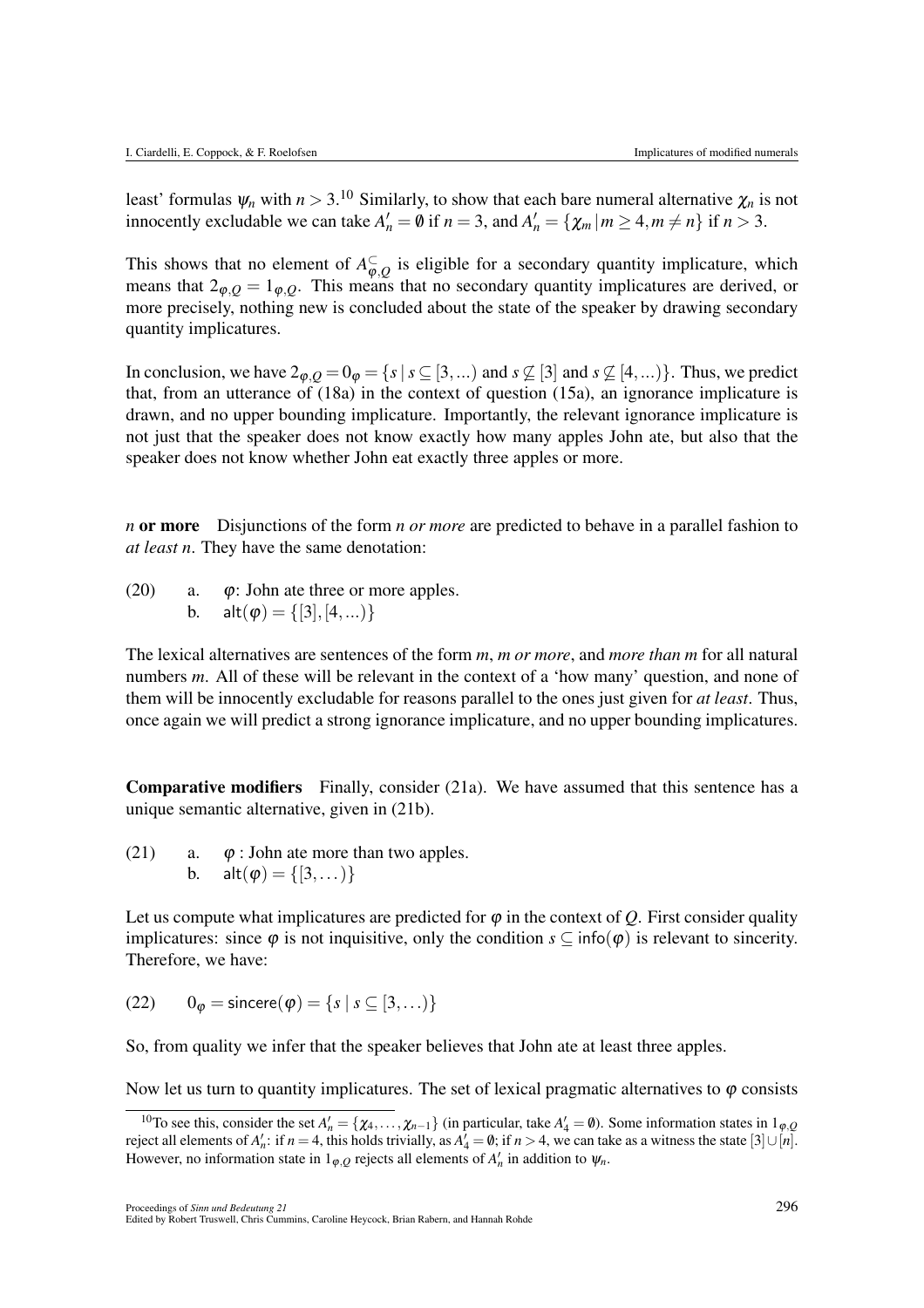of all sentences of the form  $\psi_n = John$  ate more than n apples or  $\chi_n = John$  ate n apples for *n* a natural number. All of these pragmatic alternatives are relevant to the question *Q* we are considering, and therefore qualify as contextual pragmatic alternatives. Therefore,  $A_{\varphi,Q}$  =  $\{\psi_n \mid n \in \mathbb{N}\} \cup \{\chi_n \mid n \in \mathbb{N}\}\$  and  $A_{\varphi,Q}^{\subset} = \{\psi_n \mid n \geq 3\} \cup \{\chi_n \mid n \geq 3\}$ . Just like  $\varphi$ , all pragmatic alternatives  $\psi_n$  are non-inquisitive, nor are the pragmatic alternatives  $\chi_n$ , which means that the sincerity condition boils down to  $s \subseteq \text{info}(\psi_n)$  and  $s \subseteq \text{info}(\chi_n)$ . Therefore, we have the following primary quantity implicatures:

(23) 
$$
1_{\varphi,Q} = \{s \in 0_{\varphi} \mid s \notin \text{since } (\psi_n) \text{ for } n \geq 3\} \cap \{s \in 0_{\varphi} \mid s \notin \text{since } (\chi_n) \text{ for } n \geq 3\}
$$

$$
= \{s \subseteq [3,\dots) \mid s \not\subseteq [n,\dots) \text{ for } n > 3\} \cap \{s \subseteq [3,\dots) \mid s \not\subseteq [n] \text{ for } n \geq 3\}
$$

$$
= \{s \mid s \subseteq [3,\dots) \text{ and } s \not\subseteq [3] \text{ and } s \not\subseteq [4,\dots)\}
$$

Thus, from the primary quantity implicatures we infer that the speaker does not know the exact number of apples that John ate and, in fact, that she does not know whether John ate exactly three apples or more.

Finally, consider secondary quantity implicatures. Clearly, each pragmatic alternative  $\psi \in A_{\varphi,Q}^{\subset}$ is not known by the speaker according to  $1_{\varphi, Q}$ . But none of these alternatives is innocently excludable, for reasons parallel to those given for *at least* above. Thus, we have  $2_{\varphi, Q} = 1_{\varphi, Q}$ , that is, nothing new is inferred in drawing secondary quantity implicatures.

Summing up, for (21a) in the context of the 'how many' question (15a) we predict an ignorance implicature and no upper bounding implicature. While the relevant ignorance inference is exactly the same that was derived above for (18a), there is a crucial difference between the two cases: the inference is derived as a *quantity* implicature for (21a), but as a *quality* implicature for (18a). Quality implicatures are viewed as being of a more fundamental nature than other kinds of implicatures.<sup>11</sup> Moreover, they are difficult to cancel (as exhibited by the oddness of Moore sentences) and there is no reason to imagine that they would depend on the question under discussion any more than the content of the utterance does. We take this to account for our observations in Section 1.1, which show that in the case of *at least*, ignorance implicatures arise more robustly and more widely, and are harder to cancel, than in the case of *more than*. 12*,*13

#### 4.2. Predictions in the context of a polar question

Let us now consider a context in which not all of the lexical pragmatic alternatives to our sentences are relevant, and therefore available in the computation of quantity implicatures.

<sup>&</sup>lt;sup>11</sup>For instance, Grice (1975: p.27) writes: "It is obvious that the observance of some of these maxims is a matter of less urgency than is the observance of others; a man who has expressed himself with undue prolixity would, in general, be open to milder comment than would a man who has said something he believes to be false".

 $12$ Lauer (2014) argues that the ignorance implicatures generated by disjunctions are also of a mandatory nature.

 $13$ Interestingly, note that in the case of (18a), even if an addressee does not derive the inference as a quality implicature (i.e., if she takes it for granted that the speaker adheres to informative sincerity, but not necessarily to inquisitive sincerity as well), then she would *still* derive ignorance as a quantity implicature, in a way parallel to what we discussed for (21a). This, we suggest, lends additional robustness to the ignorance implicature of *at least* in comparison to that of *more than*.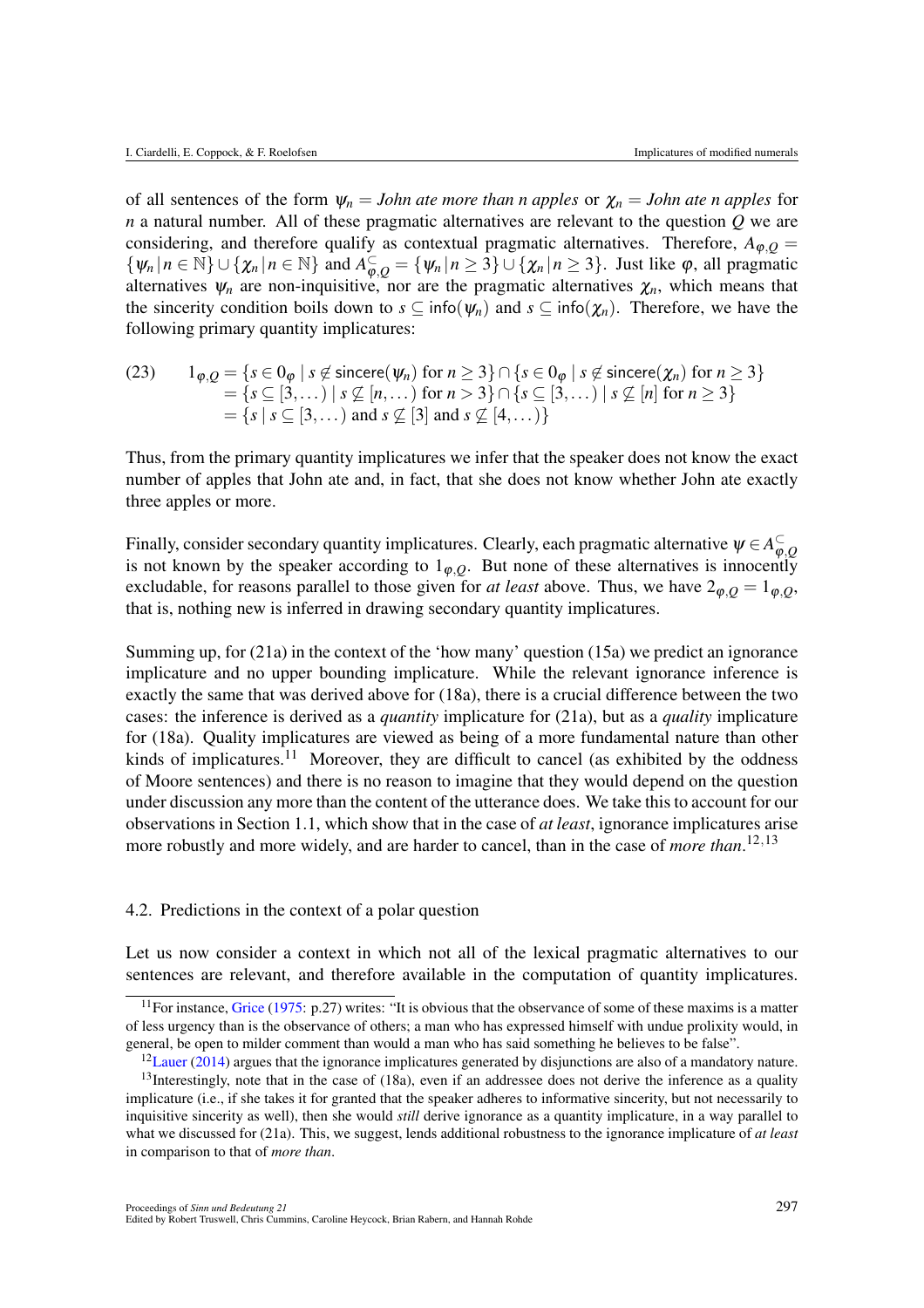Suppose that John's diet prescribes that he eat at most two apples per day, and does not prescribe anything else. Consider the polar question in (24a). Given our contextual assumptions, the alternatives for this question are the ones displayed in (24b).

(24) a. Did John stick to his diet today? b.  $Q = \{ [0, 2], [3, \ldots) \}$ 

Compare the following responses to (24a):

- (25) a. No, he ate more than two apples.
	- b. No, he ate at least three apples.

Intuitively, upon hearing the response (25a) we do not conclude that the speaker is ignorant as to the number of apples that John ate, whereas we do so upon hearing (25b). In other words, the ignorance implicature associated with (25b) still arises in this context, but the implicature stemming from (25a) does not.

This is indeed predicted on our account. To see why, first consider (25b): we have seen above that for this sentence, the ignorance inference arises as a quality implicature; since quality implicatures are context-independent on our account, this implicature is still predicted in the present setting.The same holds for *n or more*.

The situation is different for (25a). For this sentence, an ignorance inference in the context of question (15a) was derived as a quantity implicature. However, on our account the computation of quantity implicatures is sensitive to the question *Q* under discussion: only lexical pragmatic alternatives which are relevant to *Q* are taken into account. In the present context, no lexical alternative to  $\varphi$ —except for the sentence  $\varphi$  itself—is relevant to *Q*. Thus,  $A_{\varphi,Q}^{\subset} = \varnothing$ , which means that no primary or secondary quantity implicatures are derived. Thus, we predict that the ignorance implicature that we found above for (25a) disappears in the context of the polar question  $(24a)$ .<sup>14</sup>

#### 5. Conclusion

The proposal we have made here allows us to overcome the shortcomings of previous accounts. It achieves a three-way contrast between superlative modifiers, comparative modifiers, and numerals, in contrast to Schwarz (2016a). It furthermore accounts for the QUD-sensitivity observed by Westera and Brasoveanu (in contrast to both Schwarz and C&B). It predicts ignorance with respect to the prejacent of *at least* (overcoming Schwarz's critique of C&B). And it brings C&B's approach in line with recent theorizing on inquisitive semantics, where one alternative can never entail another.

Most importantly, we account for the following facts: *more than* indeed can imply ignorance in *how many* contexts, as observed by Westera & Brasoveanu, but the ignorance implicature

<sup>&</sup>lt;sup>14</sup>In addition, notice that, due to the absence of contextually relevant alternatives, we still correctly predict the lack of upper bounding implicatures for both (25a) and (25b).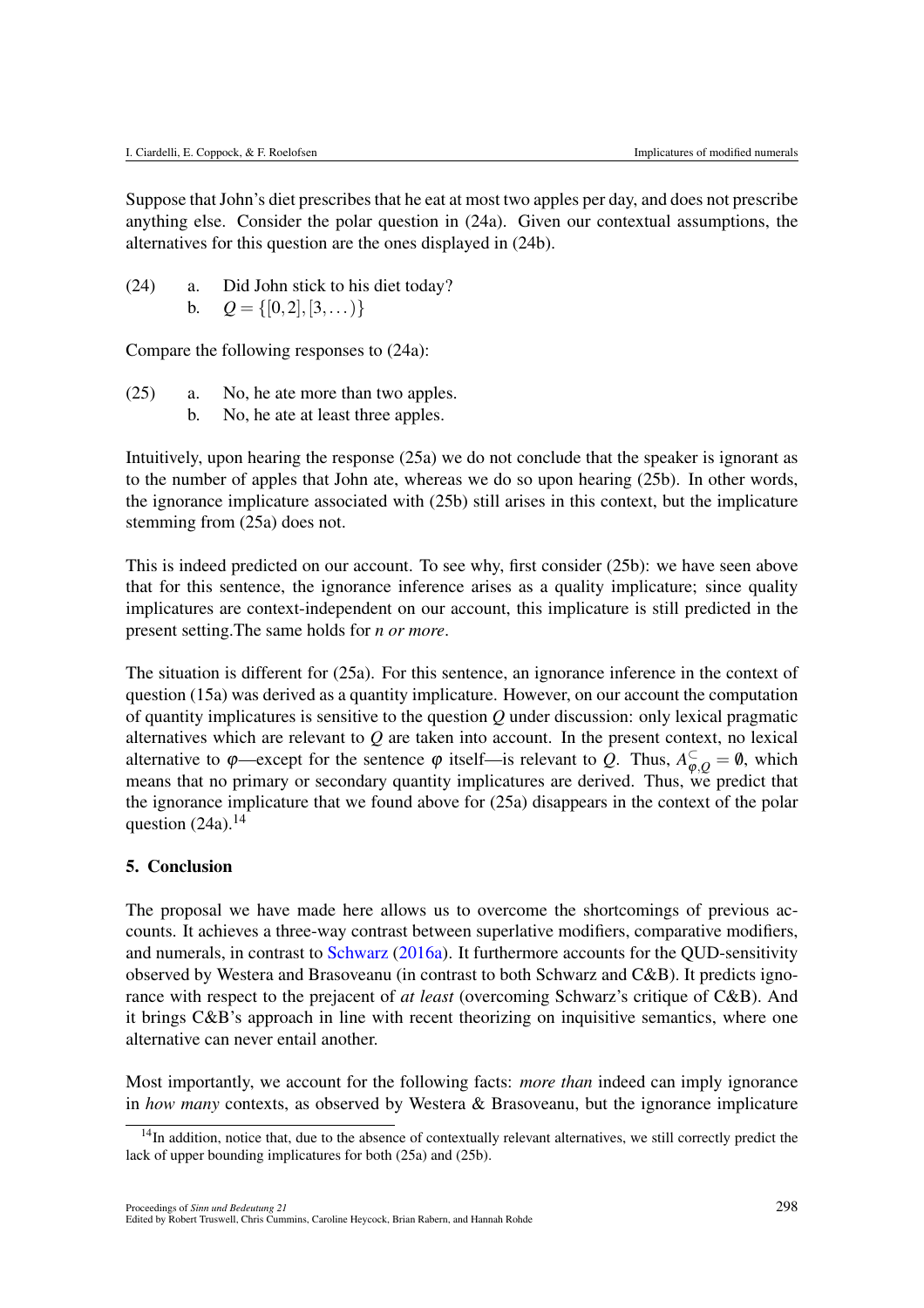of *at least* is more robust, as witnessed by (i) the fact that it is perceived to be stronger than the ignorance implicature of *more than* in *how many* contexts; (ii) the fact that it persists in non-echoic responses to polar questions; and (iii) the fact that it contrasts with *more than* 'out of context', as in the following example, repeated from the introduction:

- (26) a. I grew up with more than two parents.
	- b. ??I grew up with at least two parents.

To obtain these results, it is crucial to be able to derive ignorance implicatures through two distinct routes: quality for *at least*, and quantity for *more than*.

#### References

- Büring, D. (2008). The least *at least* can do. In *Proceedings of the 26th West Coast Conference on Formal Linguistics*, pp. 114–120.
- Ciardelli, I., J. Groenendijk, and F. Roelofsen (2013). Inquisitive semantics: a new notion of meaning. *Language and Linguistics Compass 7*(9), 459–476.
- Ciardelli, I. and F. Roelofsen (2016). Hurford's constraint, the semantics of disjunctions, and the nature of alternatives. To appear in Natural Language Semantics.
- Ciardelli, I., F. Roelofsen, and N. Theiler (2016). Composing alternatives. *Linguistics and Philosophy*. DOI:10.1007/s10988-016-9195-2.
- Coppock, E. (2016). Superlative modifiers as modified superlatives. In *Semantics and Linguistic Theory*, Volume 26, pp. 471–488.
- Coppock, E. and T. Brochhagen (2013). Raising and resolving issues with scalar modifiers. *Semantics and Pragmatics 6*(3), 1–57.
- Farkas, D. F. and F. Roelofsen (2016). Division of labor in the interpretation of declaratives and interrogatives. Forthcoming in *Journal of Semantics*.
- Fox, D. (2007). Free choice disjunction and the theory of scalar implicatures. In U. Sauerland and P. Stateva (Eds.), *Presupposition and implicature in compositional semantics*, pp. 71– 120. Basingstoke: Palgrave Macmillan.
- Gazdar, G. (1979). *Pragmatics: Implicature, presupposition, and logical form*. Academic Press New York.
- Grice, H. (1975). Logic and conversation. In P. Cole and J. Morgan (Eds.), *Syntax and Semantics*, Volume 3, pp. 41–58. Harvard University Press.
- Groenendijk, J. (2009). Inquisitive semantics: Two possibilities for disjunction. In P. Bosch, D. Gabelaia, and J. Lang (Eds.), *Seventh International Tbilisi Symposium on Language, Logic, and Computation*. Springer-Verlag.
- Groenendijk, J. and F. Roelofsen (2009). Inquisitive semantics and pragmatics. Presented at the Workshop on Language, Communication, and Rational Agency at Stanford.
- Katzir, R. (2007). Structurally-defined alternatives. *Linguistics and Philosophy 30*(6), 669– 690.
- Katzir, R. and R. Singh (2013). Hurford disjunctions: embedded exhaustification and structural economy. In *Proceedings of Sinn und Bedeuting 18*, pp. 201–216.
- Kennedy, C. (2015). A "de-Fregean" semantics (and neo-Gricean pragmatics) for modified and unmodified numerals. *Semantics and Pragmatics 8*, 1–44.